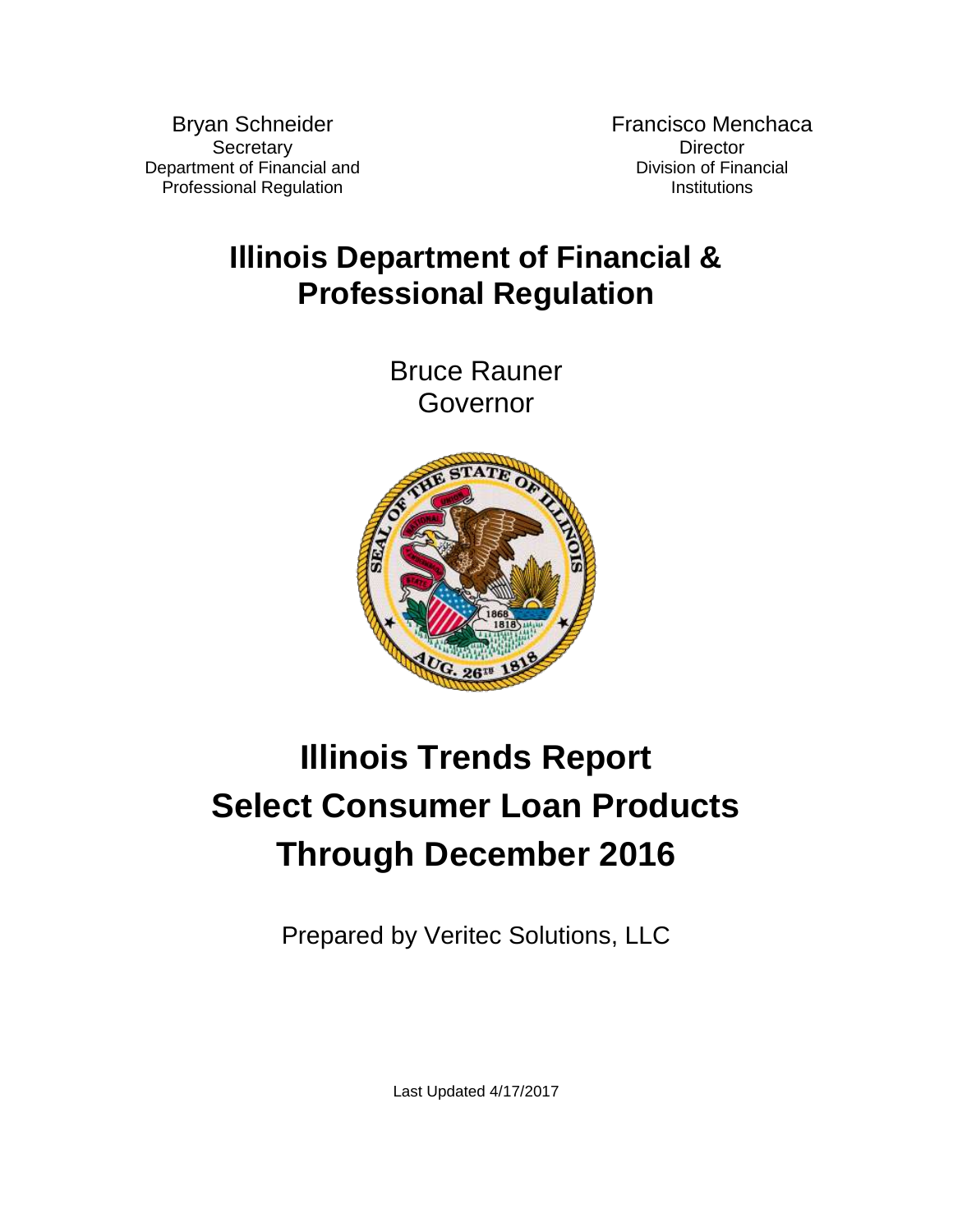#### Table of Contents

| Small Consumer Loan Average Term, Advance Amount, and Finance Charge 34 |  |
|-------------------------------------------------------------------------|--|

#### ABOUT THE INFORMATION IN THIS REPORT

THIS REPORT IS BASED ON STATISTICAL INFORMATION REQUIRED UNDER THE PAYDAY LOAN REFORM ACT, 815 ILCS122.

THE INFORMATION CONTAINED IN THIS REPORT IS BASED ON LOAN DATA REGISTERED TO THE ILLINOIS PLRA CONSUMER REPORTING SERVICE ("DATABASE") PURSUANT TO THE ACT. THE ACT WAS EFFECTIVE ON DECEMBER 6, 2005, AND THE DATABASE WENT INTO EFFECT BEGINNING IN FEBRUARY 2006. THE DATA PRESENTED IN THIS REPORT IS FOR THE PERIOD FROM FEBRUARY 2006 THROUGH DECEMBER 2016.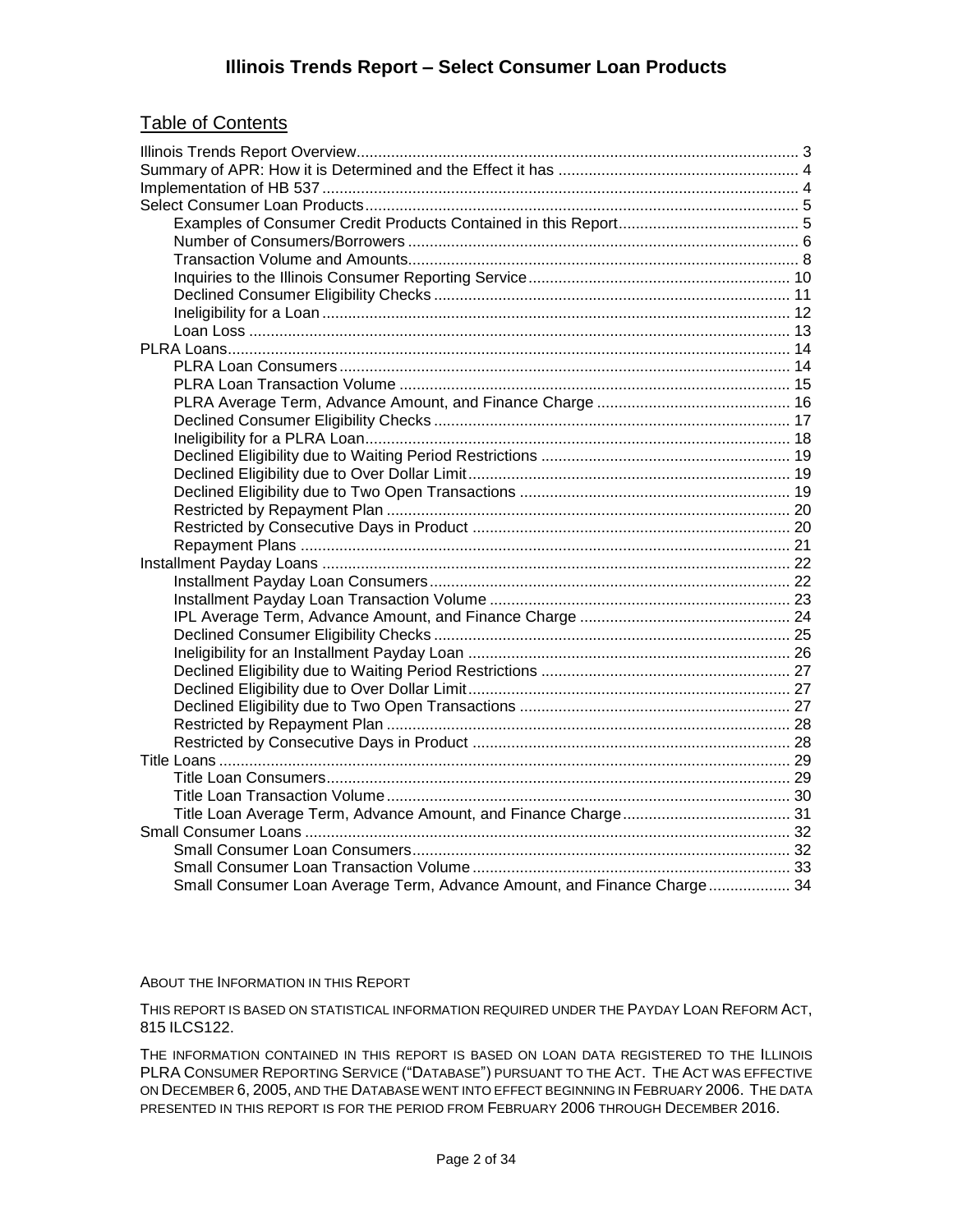#### <span id="page-2-0"></span>*Illinois Trends Report Overview*

The Illinois Department of Financial & Professional Regulation's Division of Financial Institutions - DFI - is responsible for regulating, examining, and monitoring Credit Unions, Currency Exchanges, Money Transmitters, Consumer Installment Loan, Payday Loan and Sales Finance Companies, among other licensed entities. The DFI is committed to providing clear and understandable information to the businesses and residents of Illinois.

The Illinois Trends Report on Select Consumer Loan Products is produced as a tool for the explanation and evaluation of Consumer Credit Products in Illinois. The report describes various Consumer Loan Products, the number of consumers/borrowers for each product, the volume of transactions and related information.

This current Trends Report tracks these products from January 2006 through December 2016. HB 537 became effective March 21, 2011 and amended the Payday Loan Reform Act (PLRA) to create Installment Payday Loans as well as amended the Consumer Installment Loan Act (CILA) to create Small Consumer Loans. This report displays two separate methods in its entirety. Below is a brief summary over a five-year period from 2012 through 2016.

From 2012 through 2016:

- The number of unique consumer/borrowers increased approximately 4.8%
- Transaction volume for products covered in this report rose approximately 0.3% o Payday loans rose approximately 64.5%
	- o Installment payday loans decreased approximately 11.2%
	- o Title secured loans decreased approximately 22.2%
	- o Small consumer loans decreased approximately 5.1%

From 2015 through 2016:

- The number of unique consumer/borrowers decreased approximately 1.9%
- Transaction volume for products covered in this report rose approximately 0.2%
	- o Payday loans rose approximately 15.2%
	- o Installment payday loans declined approximately 4.3%
	- o Title secured loans declined approximately 10.1%
	- o Small consumer loans declined approximately 1.0%

Supporting information for this data, including the period 2006 through 2016, may be found in detail within the following report.

The report is available through the Illinois Department of Financial and Professional Regulation's Division of Financial Institutions website at:

#### idfpr.com > Financial Institutions > Consumer Credit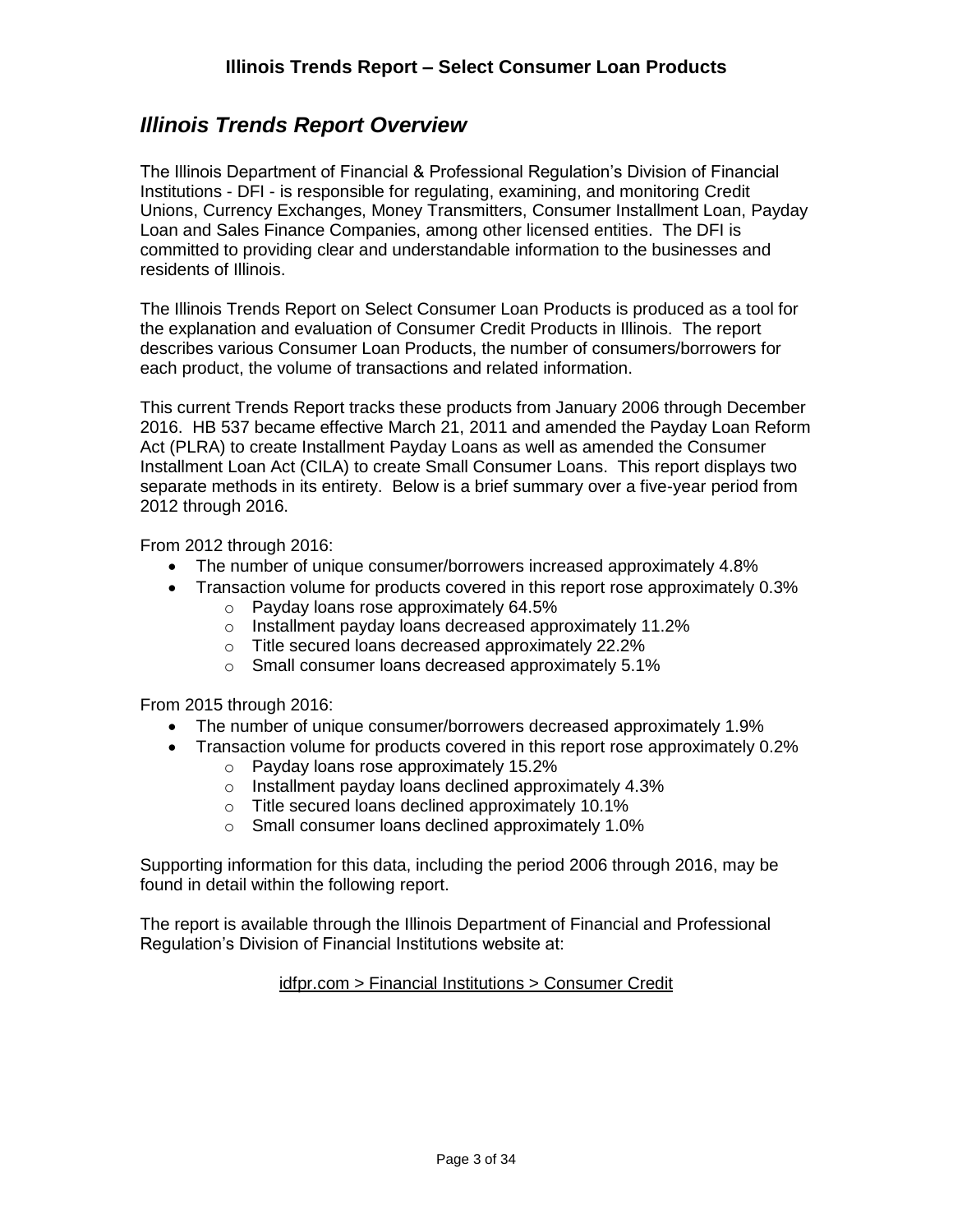#### <span id="page-3-0"></span>*Summary of APR: How it is Determined and the Effect it has*

The Annual Percentage Rate ("APR") is the annual rate charged on a loan as characterized by a percentage rate that represents the annual cost of borrowing. Loans vary from lender to lender and are also based on consumer needs, product parameters, and market competition. APR is a useful tool in comparing credit products; however, it can also be misleading due to the factors involved. When entering into a credit product, some factors affecting APR include: Fees, Interest Charges and Loan Maturity.

It is important to note the inverse relationship between APR and Loan Maturity; if all other factors remain the same except for the term of the loan, the APR decreases as the time to repay the loan increases. For example, a one month loan of \$1,000 with a 5% fee has an APR of over 50%, while a one year loan of \$1,000 with a 5% fee has an APR of 5%.

#### <span id="page-3-1"></span>*Implementation of HB 537*

When reviewing the information contained in this report the reader will notice a significant increase in database activity beginning in 2011. This increased activity is a result of HB 537 which became effective on March 21, 2011. HB 537 amended the Payday Loan Reform Act (PLRA) to create Installment Payday Loans as well as amended the Consumer Installment Loan Act (CILA) to create Small Consumer Loans. Pursuant to PLRA and CILA, lenders are required to enter information regarding these new loan types into the database. The database became live on July 25, 2011.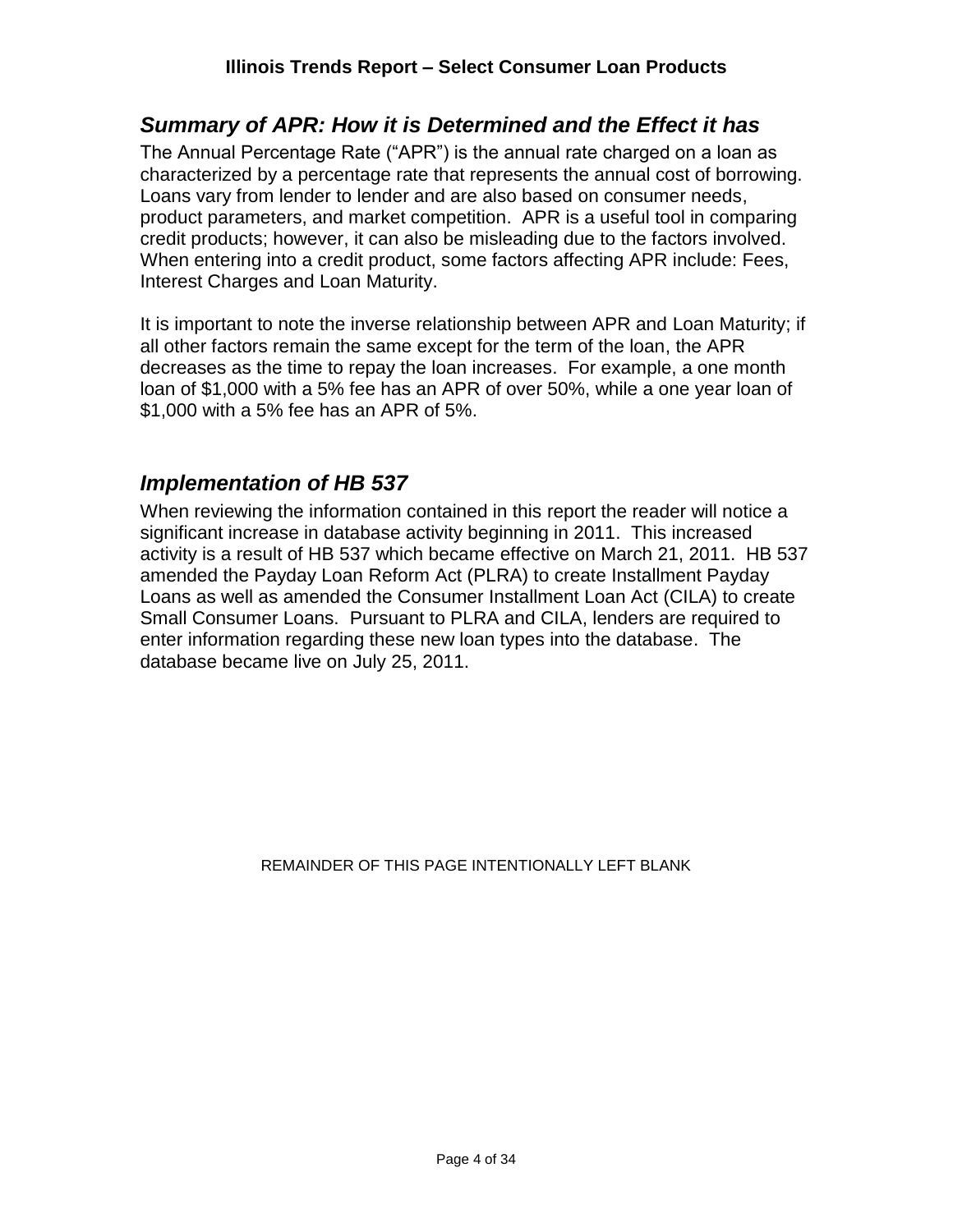#### <span id="page-4-0"></span>**Select Consumer Loan Products**

Products included in this report consist of Payday Loans (starting on February 1<sup>st</sup>, 2006), CILA Loans (starting on February 1<sup>st</sup>, 2006 and ending on March 20<sup>th</sup>, 2011), Installment Payday Loans (starting on July 25<sup>th</sup>, 2011, with historical uploads from March 21<sup>st</sup>, 2011), Title Loans (starting on October 1<sup>st</sup>, 2009, with historical uploads from April 1<sup>st</sup>, 2009), and Small Consumer Loans (starting on July 25<sup>th</sup>, 2011, with uploads from March 21<sup>st</sup>, 2011).

#### <span id="page-4-1"></span>*Examples of Consumer Credit Products Contained in this Report*

A Payday Loan (PLRA) is a loan with a finance charge exceeding an annual percentage rate of 36% and with a term that does not exceed 120 days. No lender may charge more than \$15.50 per \$100 loaned except as otherwise allowed by the Payday Loan Reform Act. Licensees have been required to input PLRA loans into the database since 2006.

A Consumer Installment Loan (CILA) is any loan made to a consumer up to \$40,000 as permitted by the Consumer Installment Loan Act. Licensees have never been required to input this data into the system. Any information previously captured was voluntarily provided by licensees.

An Installment Payday Loan (IPL) is a loan with a finance charge exceeding an annual percentage rate of 36% and with a term no less than 112 days and no longer than 180 days. No lender may charge more than \$15.50 per \$100 loaned except as otherwise allowed by the Payday Loan Reform Act. Installment Payday Loans were created pursuant to the PLRA in 2011. Beginning in March of 2011, licensees were required to input IPL data into the database.

A Title Secured Loan (Title), pursuant to the Consumer Installment Loan Act, is a loan upon which interest is charged at an annual percentage rate exceeding 36%, and, at commencement, the obligor provides to the licensee, as security for the loan, physical possession of the obligor's title to a motor vehicle.

A Small Consumer Installment Loan (SCL), pursuant to the Consumer Installment Loan Act, is a loan upon which interest is charged at an annual percentage rate exceeding 36% and with an amount financed of \$4,000 or less. SCL does not include a title-secured loan. Small Consumer Loans were created by CILA in 2011. Beginning in March of 2011, licensees were required to input SCL data into the database.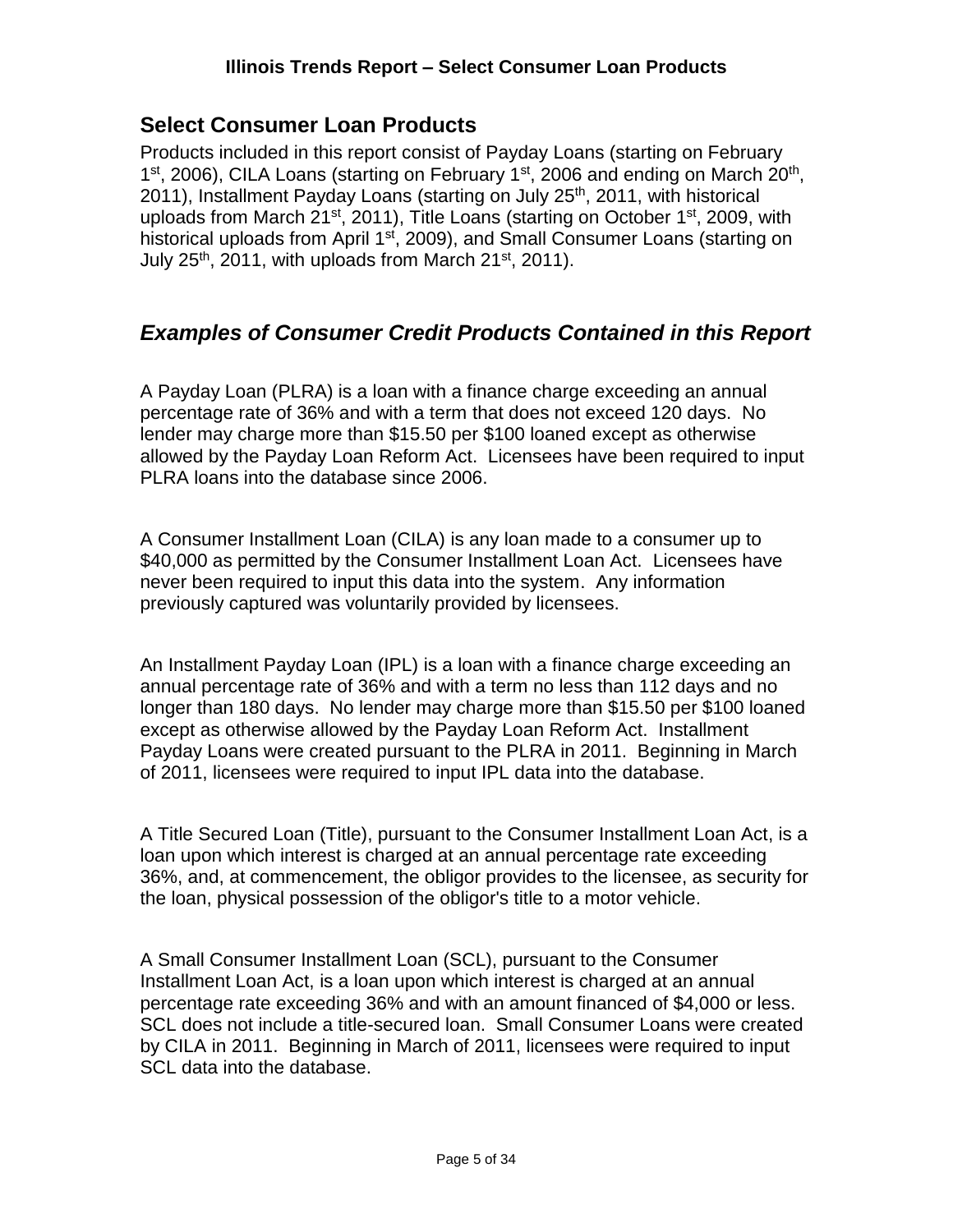#### <span id="page-5-0"></span>*Number of Consumers/Borrowers*

During the period from February 2006 through December 2016 ("Reporting Period"), 1,267,894 consumers took out 8,572,713 loans, or an average of 6.8 loans per consumer.

The number of loan consumers (unique borrowers) in the Reporting Period is as follows:



#### **Unique Consumers per Year (Feb 2006 through Dec 2016)**

The significant increase in unique consumers beginning in 2011 is a result of legislation requiring lenders to input information into the database for the new loan types. Prior to this time period, SCL and IPL did not exist in the database.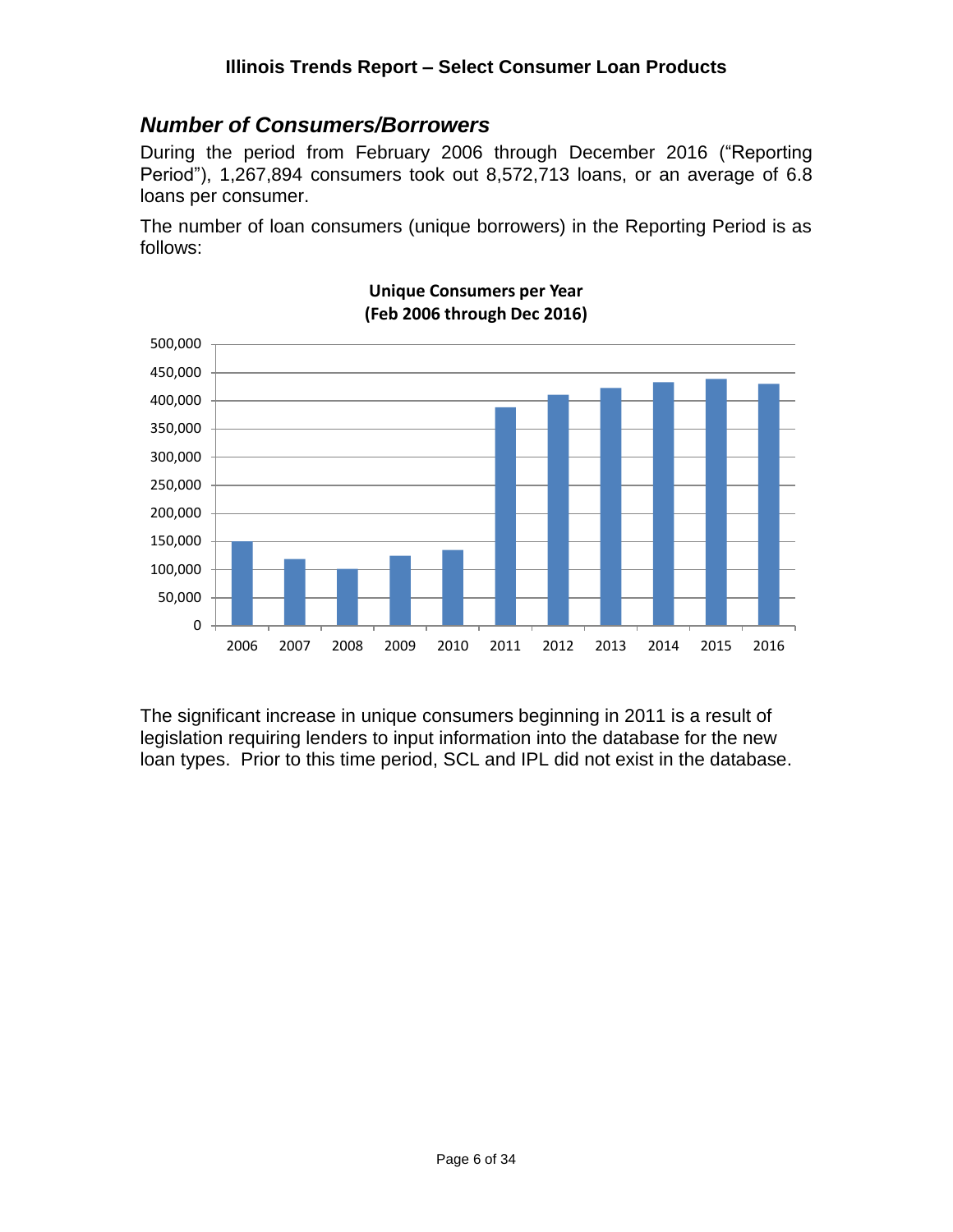| Year                                                | <b>Unique</b><br><b>Borrowers over</b><br>All Products <sup>12</sup> | <b>Unique</b><br><b>Borrowers</b><br>using PLRA | <b>Unique</b><br><b>Borrowers</b><br>using CILA | <b>Unique</b><br><b>Borrowers</b><br>using IPL | <b>Unique</b><br><b>Borrowers</b><br>using Title | <b>Unique</b><br><b>Borrowers</b><br>using SCL |
|-----------------------------------------------------|----------------------------------------------------------------------|-------------------------------------------------|-------------------------------------------------|------------------------------------------------|--------------------------------------------------|------------------------------------------------|
| 2006                                                | 150,591                                                              | 119,637                                         | 47,380                                          | 0                                              | 0                                                | $\overline{0}$                                 |
| 2007                                                | 118,817                                                              | 92,301                                          | 34,054                                          | 0                                              | 0                                                | $\mathbf 0$                                    |
| 2008                                                | 101,391                                                              | 79,395                                          | 25,594                                          | $\Omega$                                       | 0                                                | $\overline{0}$                                 |
| 2009                                                | 125,047                                                              | 57,041                                          | 25,582                                          | 0                                              | 49,045                                           | $\overline{0}$                                 |
| 2010                                                | 135,040                                                              | 48,926                                          | 26,334                                          | 0                                              | 66,789                                           | $\overline{0}$                                 |
| 2011                                                | 388,466                                                              | 55,377                                          | 10,012                                          | 178,833                                        | 79,354                                           | 157,883                                        |
| 2012                                                | 410,602                                                              | 48,003                                          | 0                                               | 199,786                                        | 82,325                                           | 166,484                                        |
| 2013                                                | 423,131                                                              | 48,299                                          | 0                                               | 203,351                                        | 86,934                                           | 171,022                                        |
| 2014                                                | 432,915                                                              | 54,514                                          | $\Omega$                                        | 206,643                                        | 84,000                                           | 177,421                                        |
| 2015                                                | 438,762                                                              | 64,960                                          | 0                                               | 199,336                                        | 74,821                                           | 189,049                                        |
| 2016                                                | 430,251                                                              | 70,638                                          | 0                                               | 192,707                                        | 67,525                                           | 189,645                                        |
| <b>Since Inception</b><br>$(2/1/2006 - 12/31/2016)$ | 1,267,894                                                            | 397,471                                         | 97,796                                          | 601,421                                        | 381,590                                          | 446,949                                        |

# *Number of Consumers/Borrowers (continued)*

The average monthly gross income of Illinois consumers during the Reporting Period was \$2,581.13, or approximately \$30,974 per year.

For the Reporting Period:

- Approximately 62% of loan consumers earn \$30,000 or less per year.
- Approximately 15% of loan consumers earn more than \$50,000 per year.
- Approximately 5% of loan consumers earn more than \$75,000 per year.

<sup>1</sup> Individual borrowers may utilize multiple products, so the total number of unique borrowers may be less than the sum of all columns for individual products.

<sup>2</sup> Due to the dynamic nature of the database, data shown may differ from previous reports.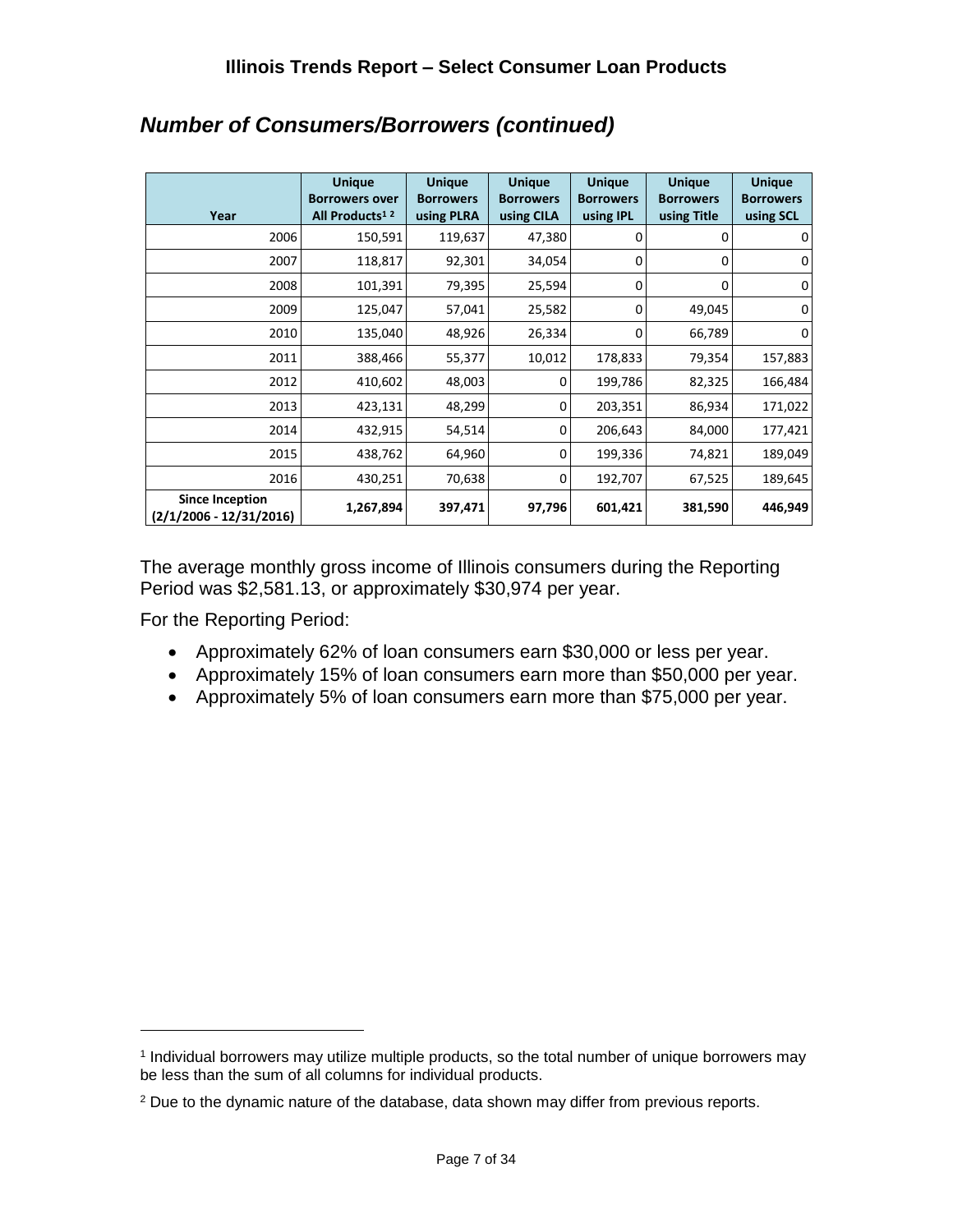#### <span id="page-7-0"></span>*Transaction Volume and Amounts*

\$100,000,000

Total transaction volume for the Reporting Period, including PLRA Loans, CILA Loans, Installment Payday Loans, Title Loans, and Small Consumer Loans, was 8,572,713 loans, with a total advance/principal amount of \$5.60 billion.



**Transaction Volume per Month**

**Total Principal Amount per Month**



Prior to implementation of HB 537, which created SCL and IPL loans, licensees had the option to voluntarily record CILA loans on the database, which a small amount of licensees did. Post implementation of HB 537 the inclusion of IPL and SCL loans became mandatory. This is why beginning after March of 2011 there is an increase in the amount of overall transactions while at the same time CILA loan activity has ceased.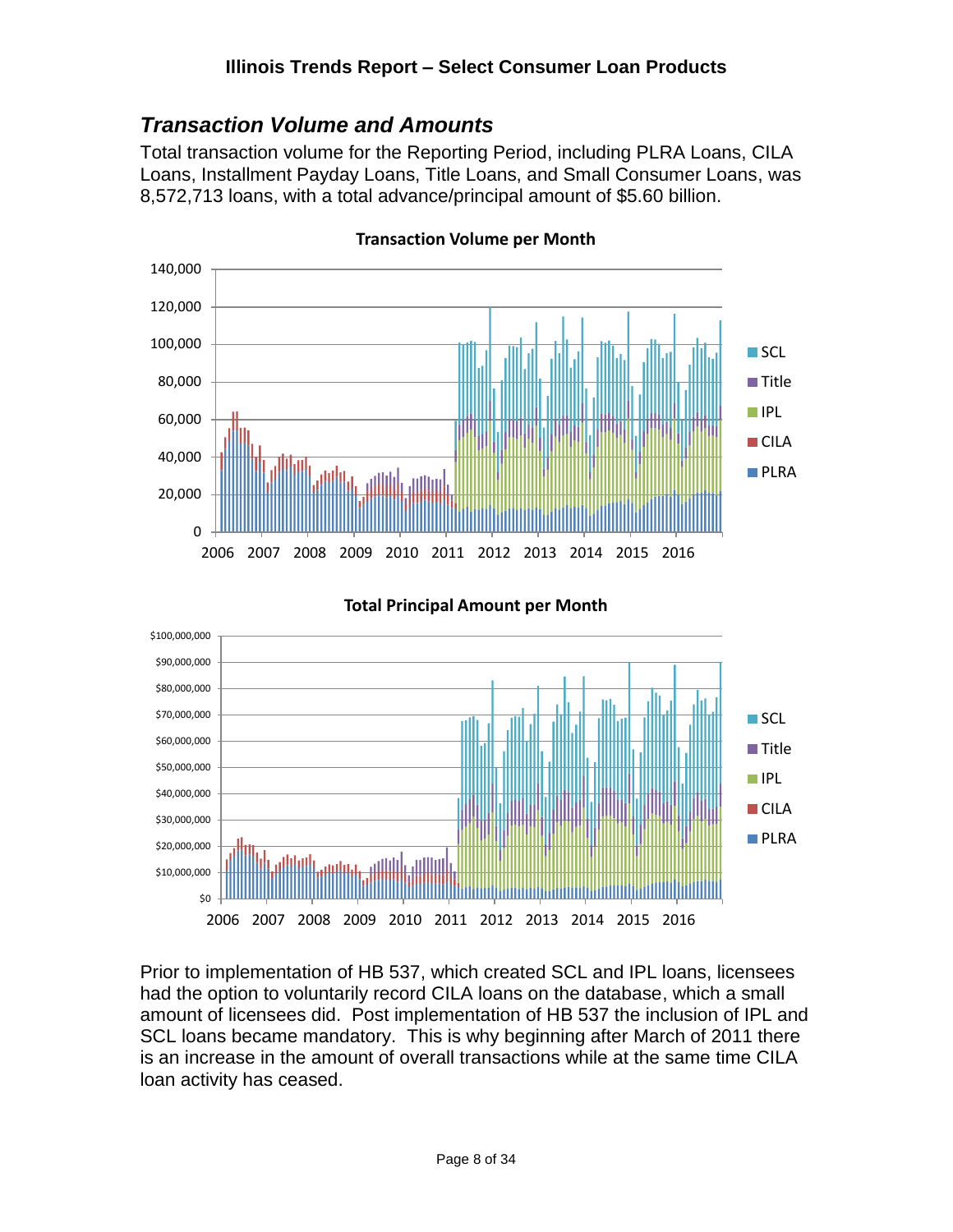## *Transaction Volume and Amounts (continued)*

Annual volume information for each year of the Reporting Period is presented in the following table.

| Year <sup>3</sup> | <b>PLRA</b><br>Volume <sup>4</sup> | <b>CILA</b><br><b>Volume</b> | <b>IPL</b><br><b>Volume</b> | <b>Title</b><br><b>Volume</b> | <b>SCL</b><br><b>Volume</b> | <b>Total</b><br><b>Volume</b> | Change vs.<br><b>Prior Year</b> |
|-------------------|------------------------------------|------------------------------|-----------------------------|-------------------------------|-----------------------------|-------------------------------|---------------------------------|
| 2006              | 485,013                            | 91,712                       | 0                           | 0                             | 0                           | 576,725                       |                                 |
| 2007              | 372,131                            | 77,559                       | 0                           | 0                             | 0                           | 449,690                       | $-22.0%$                        |
| 2008              | 308,796                            | 64,418                       | 0                           | 0                             | 0                           | 373,214                       | $-17.0%$                        |
| 2009              | 216,207                            | 64,209                       | 0                           | 54,836                        | 0                           | 335,252                       | $-10.2%$                        |
| 2010              | 188,445                            | 64,531                       | 0                           | 81,894                        | $\Omega$                    | 334,870                       | $-0.1%$                         |
| 2011              | 153,124                            | 13,185                       | 359,776                     | 93,675                        | 384,196                     | 1,003,956                     | 199.8%                          |
| 2012              | 144,594                            | 0                            | 408,565                     | 96,941                        | 447,099                     | 1,097,199                     | 9.3%                            |
| 2013              | 148,898                            | 0                            | 404,587                     | 100,387                       | 454,679                     | 1,108,551                     | 1.0%                            |
| 2014              | 169,561                            | 0                            | 405,060                     | 96,058                        | 424,500                     | 1,095,179                     | $-1.2%$                         |
| 2015              | 206,496                            | 0                            | 379,048                     | 83,893                        | 428,475                     | 1,097,912                     | 0.2%                            |
| 2016              | 237,902                            | 0                            | 362,647                     | 75,418                        | 424,198                     | 1,100,165                     | 0.2%                            |
| <b>Total</b>      | 2,631,167                          | 375,614                      | 2,319,683                   | 683,102                       | 2,563,147                   | 8,572,713                     |                                 |

| Year  | <b>PLRA</b><br><b>Principal</b> | <b>CILA</b><br><b>Principal</b> | <b>IPL Principal</b> | <b>Title</b><br>Principal | <b>SCL</b><br>Principal | <b>Total</b><br><b>Principal</b> |
|-------|---------------------------------|---------------------------------|----------------------|---------------------------|-------------------------|----------------------------------|
|       |                                 |                                 |                      |                           |                         |                                  |
| 2006  | \$168,555,810                   | \$42,970,976                    | \$0                  | \$0                       | \$0                     | \$211,526,786                    |
| 2007  | \$140,086,645                   | \$40,312,158                    | \$0                  | \$0                       | \$0                     | \$180,398,803                    |
| 2008  | \$116,368,022                   | \$36,164,515                    | \$0                  | \$0                       | \$0                     | \$152,532,537                    |
| 2009  | \$82,372,231                    | \$37,842,711                    | \$0                  | \$39,687,316              | \$0                     | \$159,902,259                    |
| 2010  | \$70,283,146                    | \$38,677,423                    | \$0                  | \$67,560,481              | \$0                     | \$176,521,050                    |
| 2011  | \$53,998,819                    | \$7,942,682                     | \$218,800,088        | \$90,275,254              | \$301,157,069           | \$672,173,912                    |
| 2012  | \$48,160,827                    | \$0                             | \$257,062,300        | \$98,583,689              | \$361,368,686           | \$765,175,503                    |
| 2013  | \$48,815,158                    | \$0                             | \$266,400,178        | \$110,606,554             | \$377,713,167           | \$803,535,057                    |
| 2014  | \$55,533,572                    | \$0                             | \$277,042,531        | \$109,927,415             | \$365,164,708           | \$807,668,226                    |
| 2015  | \$67,456,036                    | \$0                             | \$269,124,741        | \$97,935,839              | \$402,867,303           | \$837,383,919                    |
| 2016  | \$77,722,879                    | \$0                             | \$256,040,990        | \$84,027,206              | \$418,548,040           | \$836,339,115                    |
| Total | \$929,353,145                   | \$203,910,466                   | \$1,544,470,828      | \$698,603,755             | \$2,226,818,973         | \$5,603,157,166                  |

<sup>&</sup>lt;sup>3</sup> Loan volume data outside of the reporting period (before February 1<sup>st</sup>, 2006) is not included.

<sup>4</sup> Due to the dynamic nature of the database, data shown may differ from previous reports.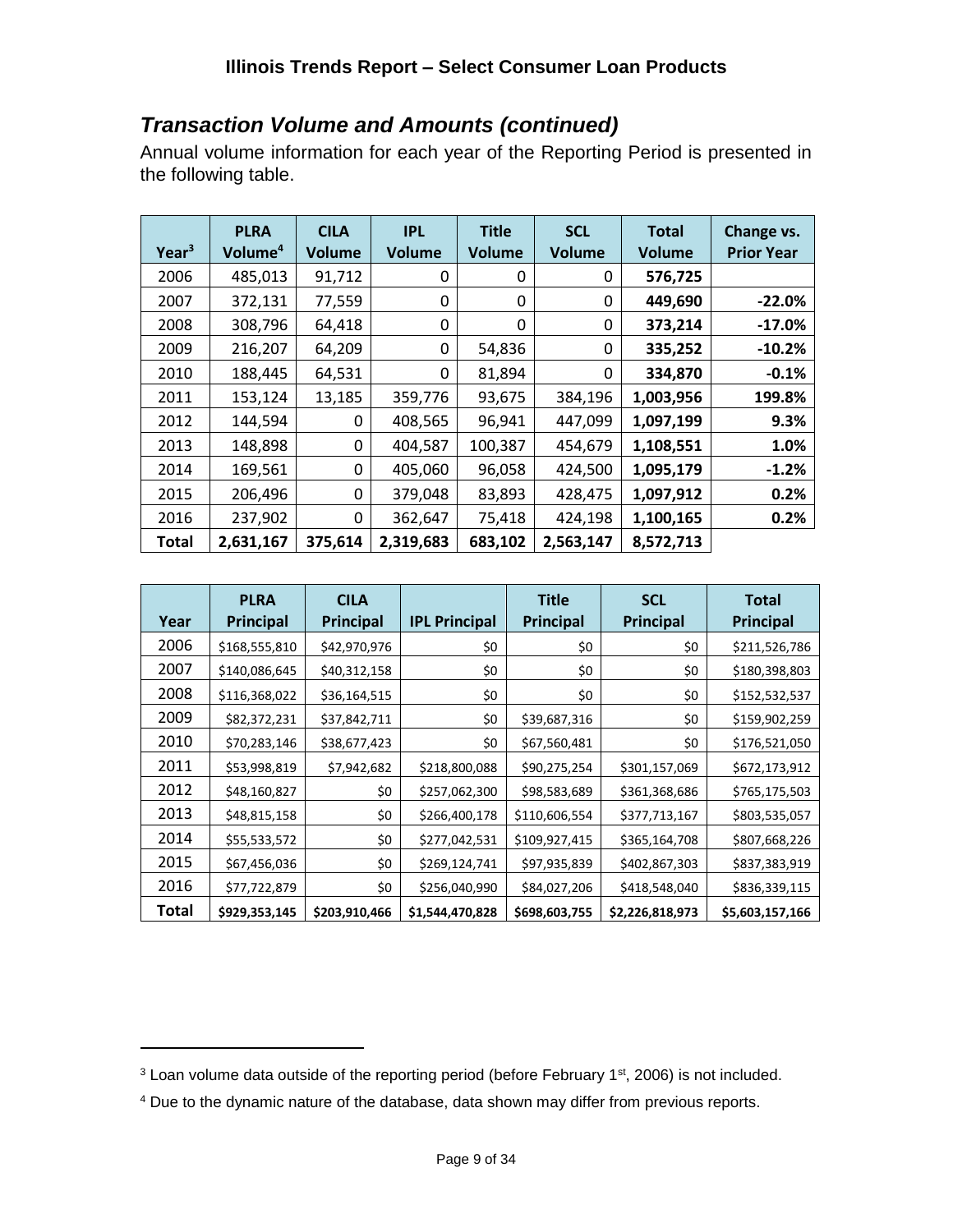#### <span id="page-9-0"></span>*Inquiries to the Illinois Consumer Reporting Service*

The number of inquiries and requests made to the Database ("Database Events") during the Reporting Period was approximately 25.3 million.

Database inquires and requests include the following events: check eligibility; opens; closes; reopens; cancels; temps; transfers; returns; renewals, refinances; repayment plans; repayment plan reversals; defaults; default reversals; write-offs; write-off reversals; vehicle repossessions; vehicle sales; and information updates.



**Database Events per Month**

**Database Events per Year (Feb 2006 through Dec 2016)**

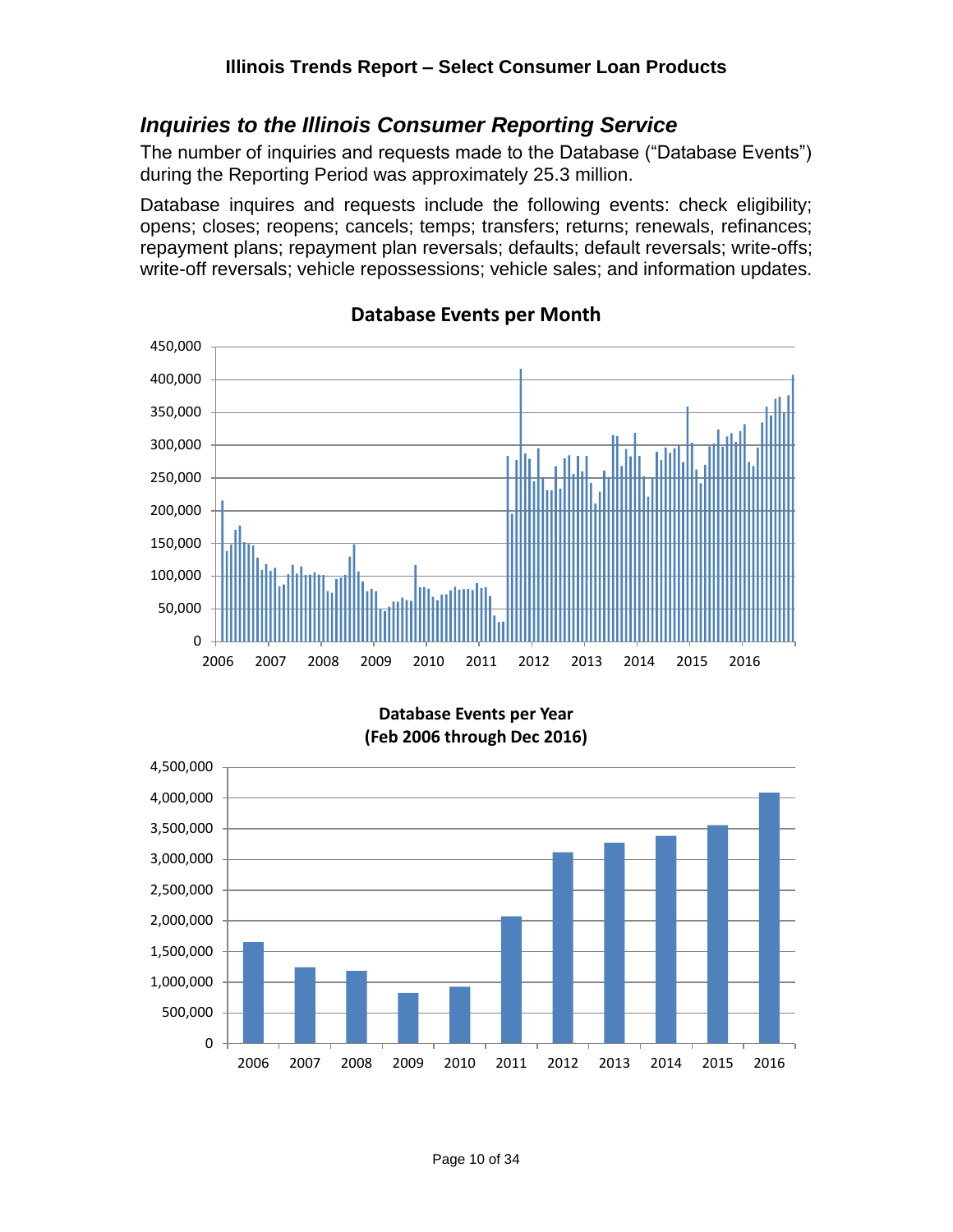### <span id="page-10-0"></span>*Declined Consumer Eligibility Checks<sup>5</sup>*

Declined eligibility checks for PLRA, IPL, and Title products averaged approximately 40.9 percent of total transaction requests during the Reporting Period. 6



**Declined Eligibility Checks % of Total Transaction Requests (not including SCL)**

**Note: The cause of the abnormal increase in declined eligibility requests between March 2008 and September 2008 is due to multiple database events from a single licensee for a reason that may not be related to loan applications.**

**The increase in declined eligibility requests during the second half of 2009 is correlated to the implementation of Title Loan lending and the requirement for lenders to input data into the database.**

**Due to statute changes, licensees were unable to enter Payday Loan declines in the database from March 21st, 2011 through July 24th, 2011.**

**The following tables represent data from all registered users other than that single licensee.**

<sup>5</sup> Transactions and declines for Small Consumer Loans are not included in this section because declines for Small Consumer Loans are not recorded by the database.

<sup>&</sup>lt;sup>6</sup> Assumes that declined consumer intended to open and represents the number of opened transactions plus the number of declined eligibility checks. Data includes multiple declined eligibility checks for the same consumer.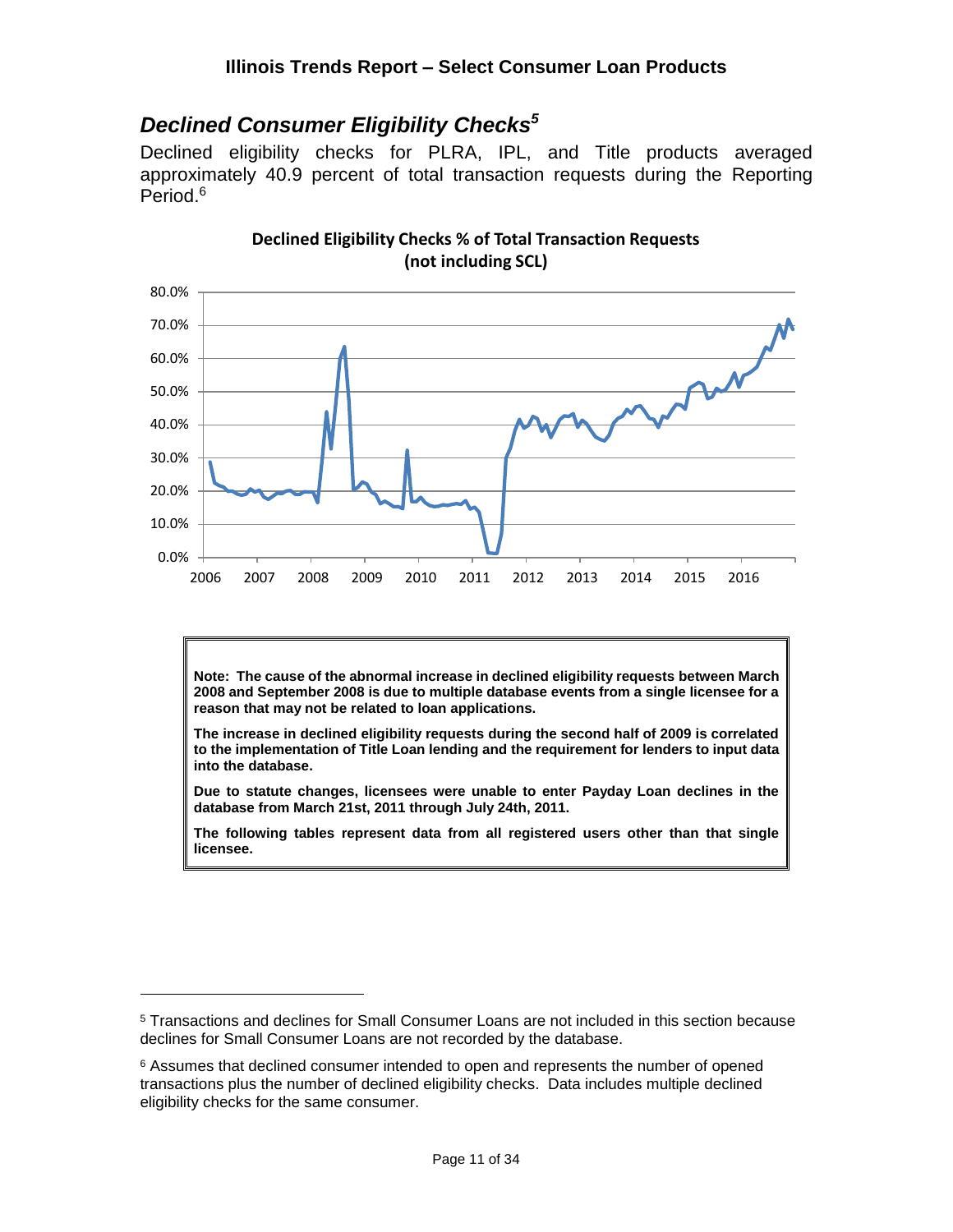# <span id="page-11-0"></span>*Ineligibility for a Loan*

 $\overline{a}$ 

The tables below provide annual information about the reasons for declined eligibility during the Reporting Period.<sup>7</sup>

|       |                | <b>Restricted by</b> | <b>Restricted by</b> |                    |                     |              |              |
|-------|----------------|----------------------|----------------------|--------------------|---------------------|--------------|--------------|
|       | <b>Waiting</b> | Repayment            | <b>Consecutive</b>   | <b>Over Dollar</b> | <b>Two Open</b>     |              |              |
| Year  | <b>Period</b>  | Plan                 | Days in Product      | Limit              | <b>Transactions</b> | <b>Other</b> | <b>Total</b> |
| 2006  | 591            | 44                   | 100,226              | 19,375             | 9,906               | 23,626       | 153,768      |
| 2007  | <b>318</b>     | 40                   | 68,288               | 15,138             | 3,719               | 11,532       | 99,035       |
| 2008  | 373            | 46                   | 46,516               | 7,990              | 2,278               | 9,833        | 67,036       |
| 2009  | 1,551          | 46                   | 28,549               | 10,084             | 4,940               | 10,131       | 55,301       |
| 2010  | 5,351          | 41                   | 24,879               | 3,441              | 764                 | 11,721       | 46,197       |
| 2011  | 20,336         | 721                  | 59,420               | 36,941             | 40,461              | 17,028       | 174,907      |
| 2012  | 42,779         | 2,100                | 179,267              | 77,720             | 105,488             | 5,643        | 412,997      |
| 2013  | 30,107         | 1,678                | 198,482              | 42,454             | 113,151             | 6,761        | 392,633      |
| 2014  | 29,519         | 2,937                | 251,875              | 46,055             | 157,271             | 7,286        | 494,943      |
| 2015  | 25,149         | 2,992                | 380,225              | 49,822             | 225,604             | 6,269        | 690,061      |
| 2016  | 25,635         | 4,952                | 733,277              | 57,060             | 368,311             | 6,500        | 1,195,735    |
| Total | 181,709        | 15,597               | 2,071,004            | 366,080            | 1,031,893           | 116,330      | 3,782,613    |

**Total Declined Eligibility Checks by Reason**

#### **Percentage of Total Declined Eligibility Checks by Reason**

|       |                | <b>Restricted by</b> | <b>Restricted by</b> |                    |                     |              |              |
|-------|----------------|----------------------|----------------------|--------------------|---------------------|--------------|--------------|
|       | <b>Waiting</b> | Repayment            | <b>Consecutive</b>   | <b>Over Dollar</b> | <b>Two Open</b>     |              |              |
| Year  | <b>Period</b>  | Plan                 | Days in Product      | Limit              | <b>Transactions</b> | <b>Other</b> | <b>Total</b> |
| 2006  | 0.38%          | 0.03%                | 65.18%               | 12.60%             | 6.44%               | 15.36%       | 100.00%      |
| 2007  | 0.32%          | 0.04%                | 68.95%               | 15.29%             | 3.76%               | 11.64%       | 100.00%      |
| 2008  | 0.56%          | 0.07%                | 69.39%               | 11.92%             | 3.40%               | 14.67%       | 100.00%      |
| 2009  | 2.80%          | 0.08%                | 51.62%               | 18.23%             | 8.93%               | 18.32%       | 100.00%      |
| 2010  | 11.58%         | 0.09%                | 53.85%               | 7.45%              | 1.65%               | 25.37%       | 100.00%      |
| 2011  | 11.63%         | 0.41%                | 33.97%               | 21.12%             | 23.13%              | 9.74%        | 100.00%      |
| 2012  | 10.36%         | 0.51%                | 43.41%               | 18.82%             | 25.54%              | 1.37%        | 100.00%      |
| 2013  | 7.67%          | 0.43%                | 50.55%               | 10.81%             | 28.82%              | 1.72%        | 100.00%      |
| 2014  | 5.96%          | 0.59%                | 50.89%               | 9.31%              | 31.78%              | 1.47%        | 100.00%      |
| 2015  | 3.64%          | 0.43%                | 55.10%               | 7.22%              | 32.69%              | 0.91%        | 100.00%      |
| 2016  | 2.14%          | 0.41%                | 61.32%               | 4.77%              | 30.80%              | 0.54%        | 100.00%      |
| Total | 4.80%          | 0.41%                | 54.75%               | 9.68%              | 27.28%              | 3.08%        | 100.00%      |

 $7$  A consumer may be ineligible for a loan for a number of reasons, including but not limited to: repayment plan restrictions; waiting period; restricted by consecutive days in product; over the dollar limit; and two open transactions. Definitions for ineligibility reasons for specific products are provided on pages 18-19 and 26-27.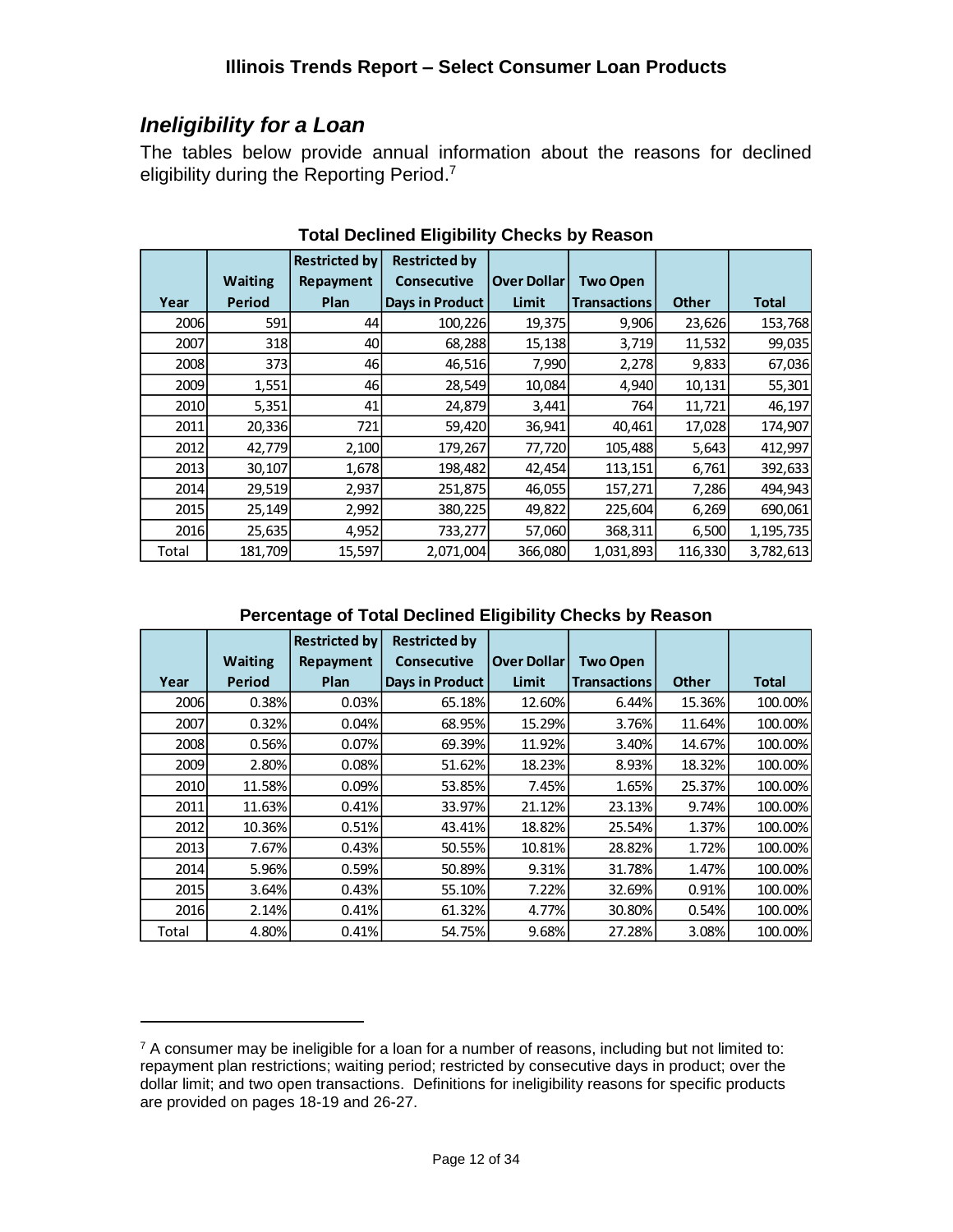# <span id="page-12-0"></span>*Loan Loss*

 $\overline{a}$ 

The chart below provides annual information about the estimated default rate of PLRA, IPL, Title, and SCL products during the Reporting Period.<sup>8</sup>



**Loan Loss as a Percentage of Product Volume**

Loan loss is estimated by counting loans in default, written off, closed with a payment method of "bad debt", or are currently open greater than 60 days past due (or 60 days past the end date of the repayment plan if the loan was put into a repayment plan).

Loan loss for small consumer loans is estimated by counting loans listed as "discharged by the lender" and loans "satisfied in full or in part by collateral being sold after default."

<sup>&</sup>lt;sup>8</sup> Due to the method used for loan loss calculation and due to the dynamic nature of the database, loan loss rates shown may differ from the rates presented in previous reports.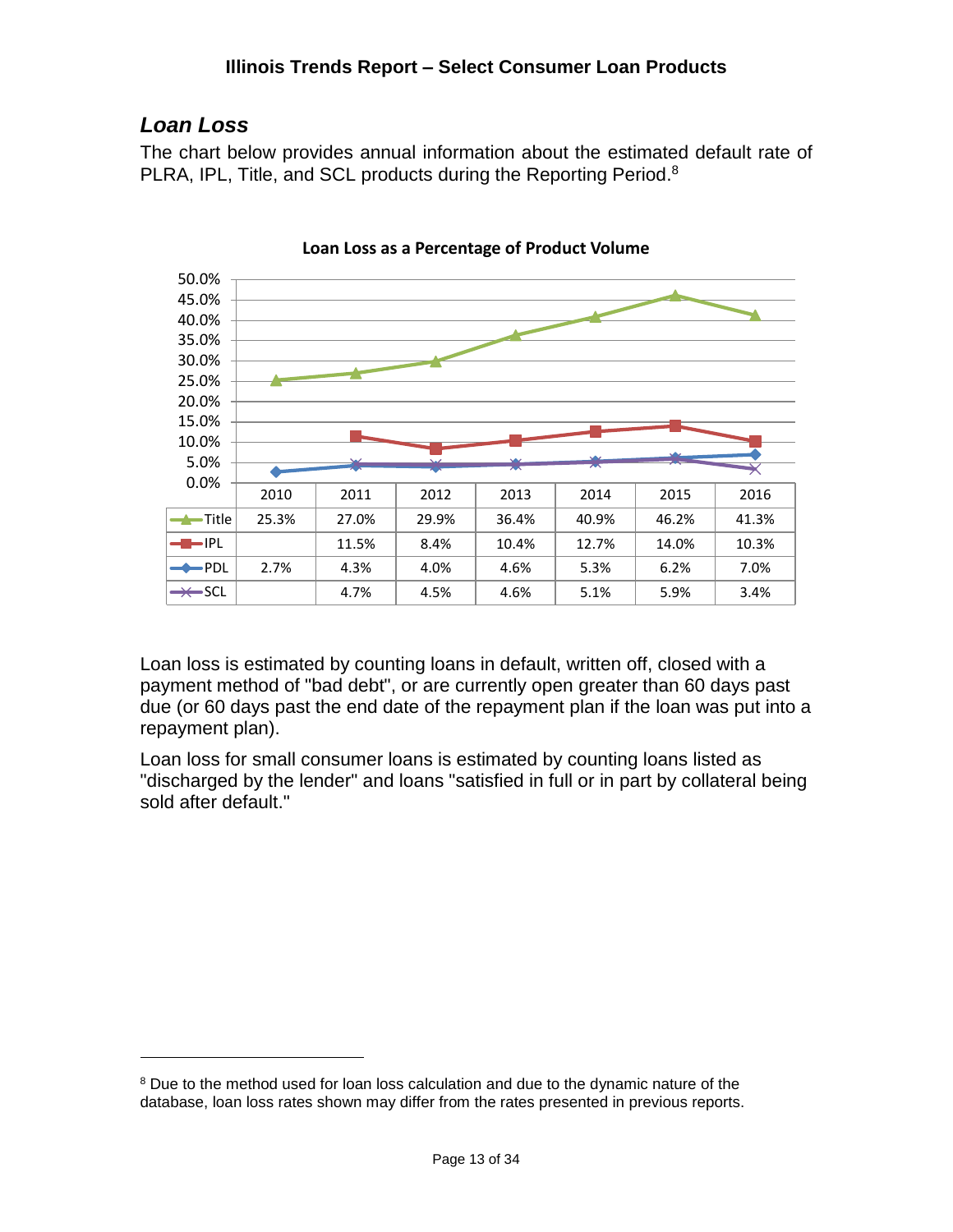# <span id="page-13-0"></span>**PLRA Loans**

## <span id="page-13-1"></span>*PLRA Loan Consumers*

During the period from February 2006 through December 2016 ("Reporting Period"), 397,471 PLRA Loan consumers took out 2,631,167 PLRA Loans, or an average of 6.6 loans per consumer.

The number of PLRA Loan consumers (unique borrowers) in the Reporting Period is as follows:



**Unique PLRA Loan Consumers per Year (Feb 2006 through Dec 2016)**

The average monthly gross income of Illinois PLRA Loan consumers during the Reporting Period was \$2,861.65, or approximately \$34,340 per year.

For the Reporting Period:

- Approximately 53% of PLRA Loan consumers earn \$30,000 or less per year.
- Approximately 18% of PLRA Loan consumers earn more than \$50,000 per year.
- Approximately 5%, of PLRA Loan consumers earn more than \$75,000 per year.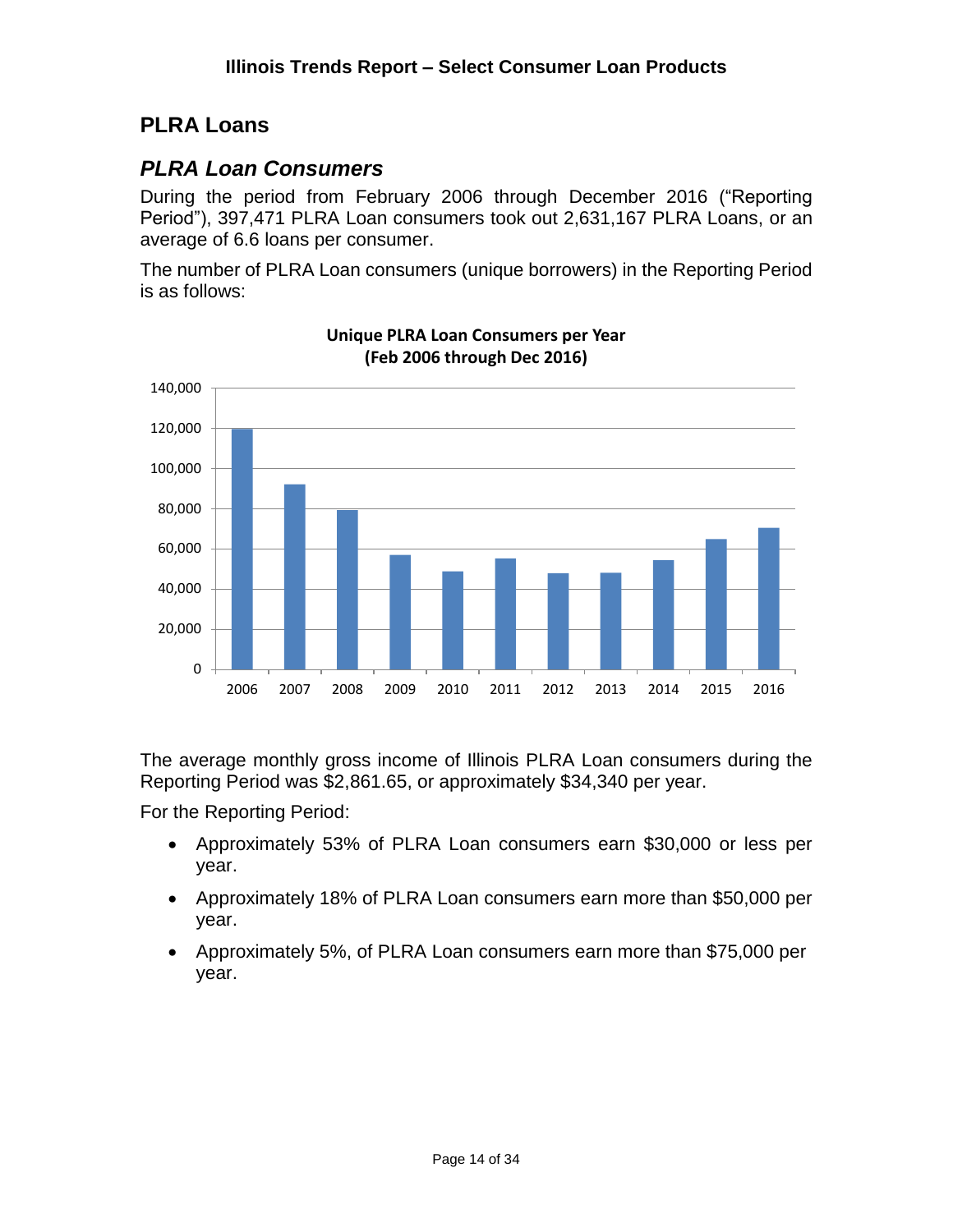#### <span id="page-14-0"></span>*PLRA Loan Transaction Volume*

Total PLRA Loan transaction volume for the Reporting Period was 2,631,167 loans, with a total advance/principal amount of \$929 million.<sup>9</sup>



**PLRA Volume per Month**

PLRA Loan transaction volume has decreased at an average annual rate of 5.1 percent during the Reporting Period. Annual volume information for each year of the Reporting Period is presented in the following table.

|                    | <b>Transaction</b>  | Change vs.        |
|--------------------|---------------------|-------------------|
| Year <sup>10</sup> | Count <sup>11</sup> | <b>Prior Year</b> |
| 2006               | 485,013             |                   |
| 2007               | 372,131             | $-23.3%$          |
| 2008               | 308,796             | $-17.0%$          |
| 2009               | 216,207             | $-30.0%$          |
| 2010               | 188,445             | $-12.8%$          |
| 2011               | 153,124             | $-18.7%$          |
| 2012               | 144.594             | $-5.6%$           |
| 2013               | 148,898             | 3.0%              |
| 2014               | 169,561             | 13.9%             |
| 2015               | 206,496             | 21.8%             |
| 2016               | 237,902             | 15.2%             |

<sup>&</sup>lt;sup>9</sup> Due to statute changes, licensees were unable to enter PLRA Loans in the database from March 21<sup>st</sup>, 2011 through July 24<sup>th</sup>, 2011. PLRA Loans with agreement dates from March 21<sup>st</sup>, 2011 through July 24th, 2011 were historically uploaded.

<sup>&</sup>lt;sup>10</sup> PLRA Loan volume data outside of the reporting period (before February 1<sup>st</sup>, 2006) is not included.

<sup>&</sup>lt;sup>11</sup> Due to the dynamic nature of the database, data shown may differ from previous reports.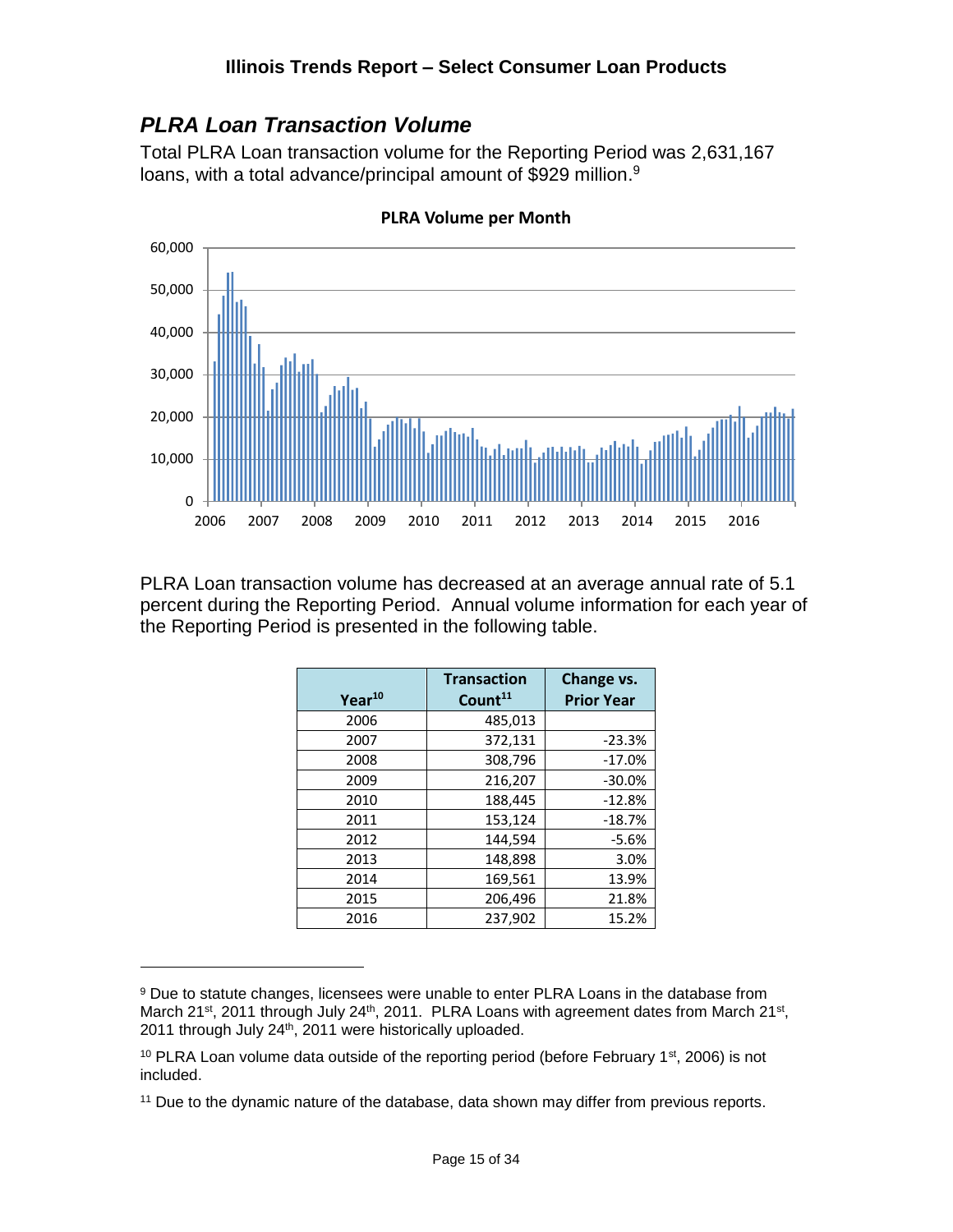#### <span id="page-15-0"></span>*PLRA Average Term, Advance Amount, and Finance Charge*

The average term for PLRA Loans during the Reporting Period was 17.6 days.

|      | % of Loans by Term Range |               |               |  |  |  |
|------|--------------------------|---------------|---------------|--|--|--|
| Year | 13 to 20 days            | 21 to 30 days | 31 to 45 days |  |  |  |
| 2006 | 87.0%                    | 12.5%         | 0.5%          |  |  |  |
| 2007 | 78.7%                    | 20.5%         | 0.8%          |  |  |  |
| 2008 | 75.2%                    | 23.7%         | 1.1%          |  |  |  |
| 2009 | 70.2%                    | 28.4%         | 1.4%          |  |  |  |
| 2010 | 69.5%                    | 29.1%         | 1.4%          |  |  |  |
| 2011 | 67.7%                    | 29.2%         | 3.2%          |  |  |  |
| 2012 | 68.6%                    | 30.0%         | 1.4%          |  |  |  |
| 2013 | 69.6%                    | 28.8%         | 1.6%          |  |  |  |
| 2014 | 68.2%                    | 30.0%         | 1.8%          |  |  |  |
| 2015 | 60.4%                    | 31.0%         | 8.6%          |  |  |  |
| 2016 | 56.3%                    | 33.2%         | 10.4%         |  |  |  |

The average PLRA Loan transaction during the Reporting Period was for an advance amount of approximately \$353.21 with total fees of \$54.18, or 15.34% of the average advance amount (\$15.34 per \$100.00 borrowed).

Most loan terms were between 13 and 20 days. However, if the same average total loan fees were annualized, the annual percentage rate (APR) would be 318%.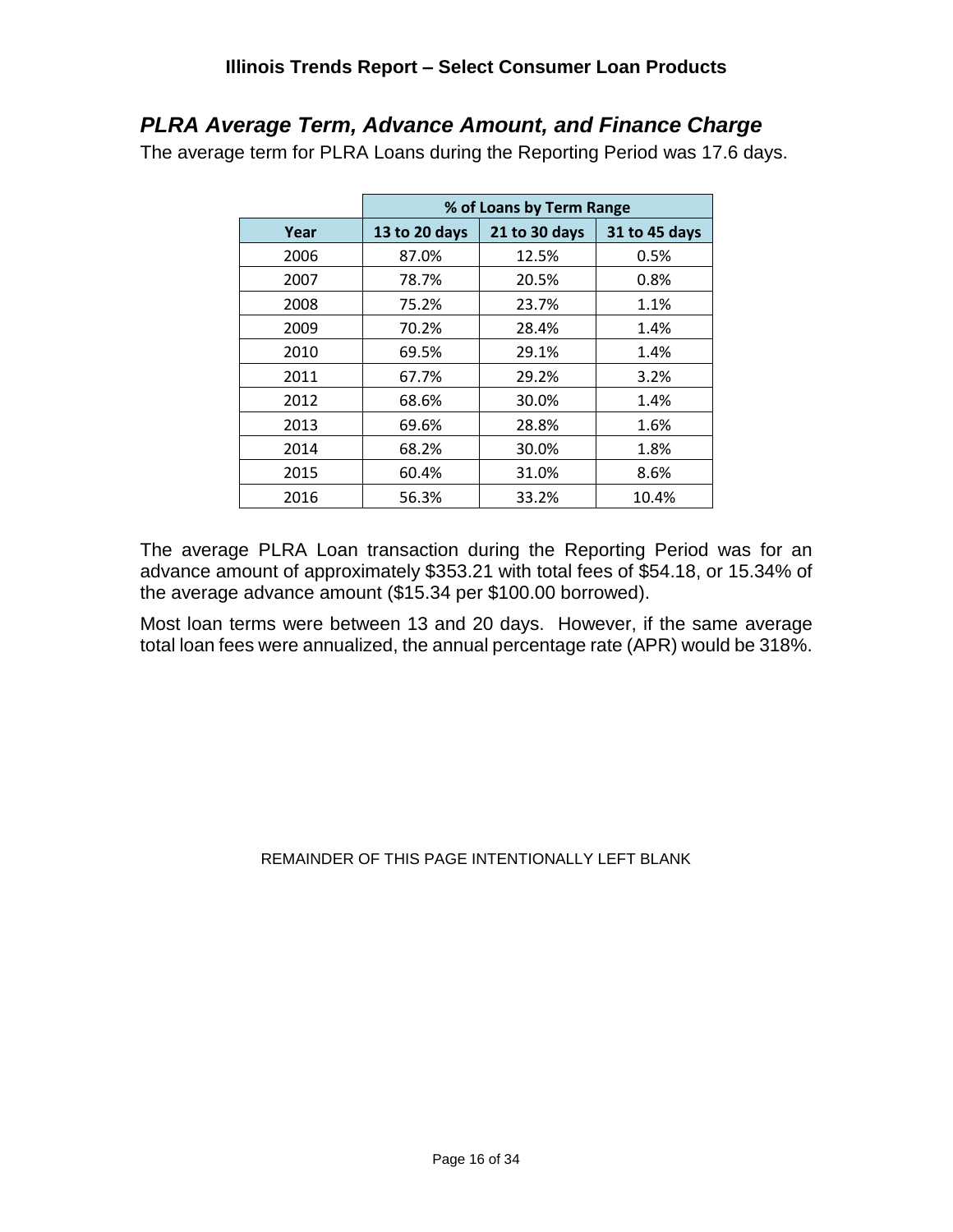### <span id="page-16-0"></span>*Declined Consumer Eligibility Checks*

Declined eligibility checks for PLRA Loans averaged approximately 34.3 percent of PLRA Loan transaction requests during the Reporting Period.<sup>12</sup>



**Declined Eligibility Checks % of PLRA Transaction Requests**

**Note: The cause of the abnormal increase in declined eligibility requests between March 2008 and September 2008 is due to multiple database events from a single licensee for a reason that may not be related to loan applications.**

**The increase in declined eligibility requests during the second half of 2009 is correlated to the implementation of Title Loan lending and the requirement for lenders to input data into the database.**

**Due to statute changes, licensees were unable to enter PLRA Loan declines in the database from March 21st, 2011 through July 24th, 2011.**

**The following tables represent data from all registered users other than that single licensee.**

<sup>&</sup>lt;sup>12</sup> Assumes that declined consumer intended to open a loan. PLRA Transaction Requests represents the number of opened transactions plus the number of declined eligibility checks. Data includes multiple declined eligibility checks for the same consumer.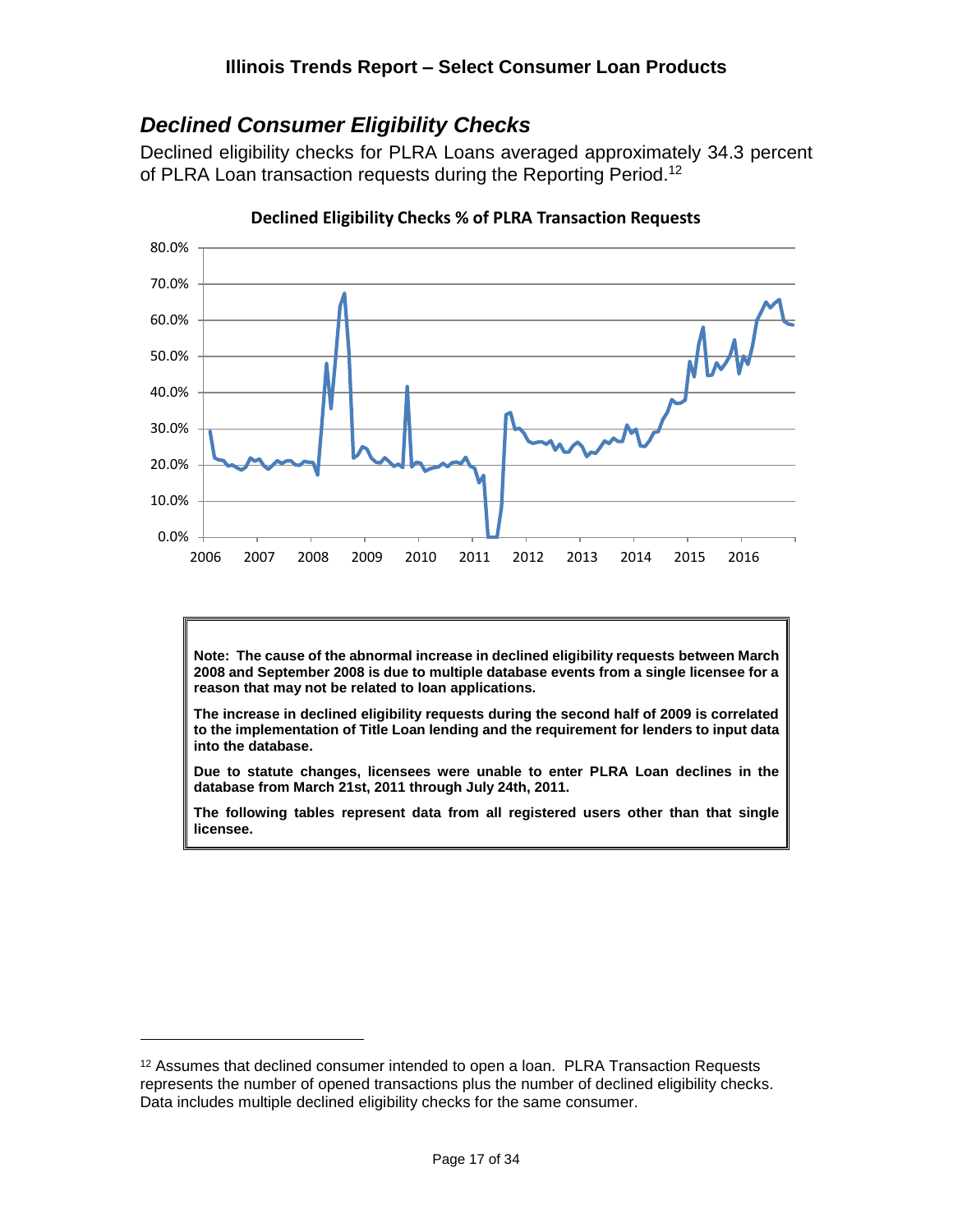# <span id="page-17-0"></span>*Ineligibility for a PLRA Loan*

The chart and table below provides annual information about the reasons for declined eligibility during the Reporting Period.

|       |                | <b>Restricted by</b> | <b>Restricted by</b> |                    |                     |              |              |
|-------|----------------|----------------------|----------------------|--------------------|---------------------|--------------|--------------|
|       | <b>Waiting</b> | Repayment            | <b>Consecutive</b>   | <b>Over Dollar</b> | <b>Two Open</b>     |              |              |
| Year  | Period         | Plan                 | Days in Product      | Limit              | <b>Transactions</b> | <b>Other</b> | <b>Total</b> |
| 2006  | 400            | 44                   | 100,226              | 19,375             | 9,906               | 0            | 129,951      |
| 2007  | 223            | 40                   | 68,288               | 15,138             | 3,719               |              | 87,408       |
| 2008  | 278            | 46                   | 46,516               | 7,990              | 2,278               | 0            | 57,108       |
| 2009  | 340            | 46                   | 28,549               | 10,084             | 4,940               | 0            | 43,959       |
| 2010  | 330            | 41                   | 24,879               | 3,441              | 764                 | 0            | 29,455       |
| 2011  | 1,824          | 96                   | 13,775               | 4,259              | 8,338               |              | 28,292       |
| 2012  | 4,331          | 244l                 | 18,245               | 6,870              | 14,872              | 0            | 44,562       |
| 2013  | 4,977          | 257                  | 22,169               | 7,549              | 17,967              | Ω            | 52,919       |
| 2014  | 5,180          | 531                  | 36,576               | 10,651             | 30,234              | 0            | 83,172       |
| 2015  | 4,977          | 950                  | 118,808              | 13,975             | 60,389              | 0            | 199,099      |
| 2016  | 5,065          | 932                  | 288,989              | 16,398             | 49,916              | 0            | 361,300      |
| Total | 27,925         | 3,227                | 767,020              | 115,730            | 203,323             | 0            | 1,117,225    |

**Total Declined Eligibility Checks by Reason**

#### **Percentage of Total Declined Eligibility Checks by Reason**

|             |                | <b>Restricted by</b> | <b>Restricted by</b>   |                    |                     |              |              |
|-------------|----------------|----------------------|------------------------|--------------------|---------------------|--------------|--------------|
|             | <b>Waiting</b> | Repayment            | <b>Consecutive</b>     | <b>Over Dollar</b> | <b>Two Open</b>     |              |              |
| Year        | Period         | Plan                 | <b>Days in Product</b> | Limit              | <b>Transactions</b> | <b>Other</b> | <b>Total</b> |
| <b>2006</b> | 0.31%          | 0.03%                | 77.13%                 | 14.91%             | 7.62%               | 0.00%        | 100.00%      |
| 2007        | 0.26%          | 0.05%                | 78.13%                 | 17.32%             | 4.25%               | 0.00%        | 100.00%      |
| <b>2008</b> | 0.49%          | 0.08%                | 81.45%                 | 13.99%             | 3.99%               | 0.00%        | 100.00%      |
| <b>2009</b> | 0.77%          | 0.10%                | 64.94%                 | 22.94%             | 11.24%              | 0.00%        | 100.00%      |
| <b>2010</b> | 1.12%          | 0.14%                | 84.46%                 | 11.68%             | 2.59%               | 0.00%        | 100.00%      |
| 2011        | 6.45%          | 0.34%                | 48.69%                 | 15.05%             | 29.47%              | 0.00%        | 100.00%      |
| 2012        | 9.72%          | 0.55%                | 40.94%                 | 15.42%             | 33.37%              | 0.00%        | 100.00%      |
| 2013        | 9.40%          | 0.49%                | 41.89%                 | 14.27%             | 33.95%              | 0.00%        | 100.00%      |
| <b>2014</b> | 6.23%          | 0.64%                | 43.98%                 | 12.81%             | 36.35%              | 0.00%        | 100.00%      |
| 2015        | 2.50%          | 0.48%                | 59.67%                 | 7.02%              | 30.33%              | 0.00%        | 100.00%      |
| <b>2016</b> | 1.40%          | 0.26%                | 79.99%                 | 4.54%              | 13.82%              | 0.00%        | 100.00%      |
| Total       | 2.50%          | 0.29%                | 68.65%                 | 10.36%             | 18.20%              | 0.00%        | 100.00%      |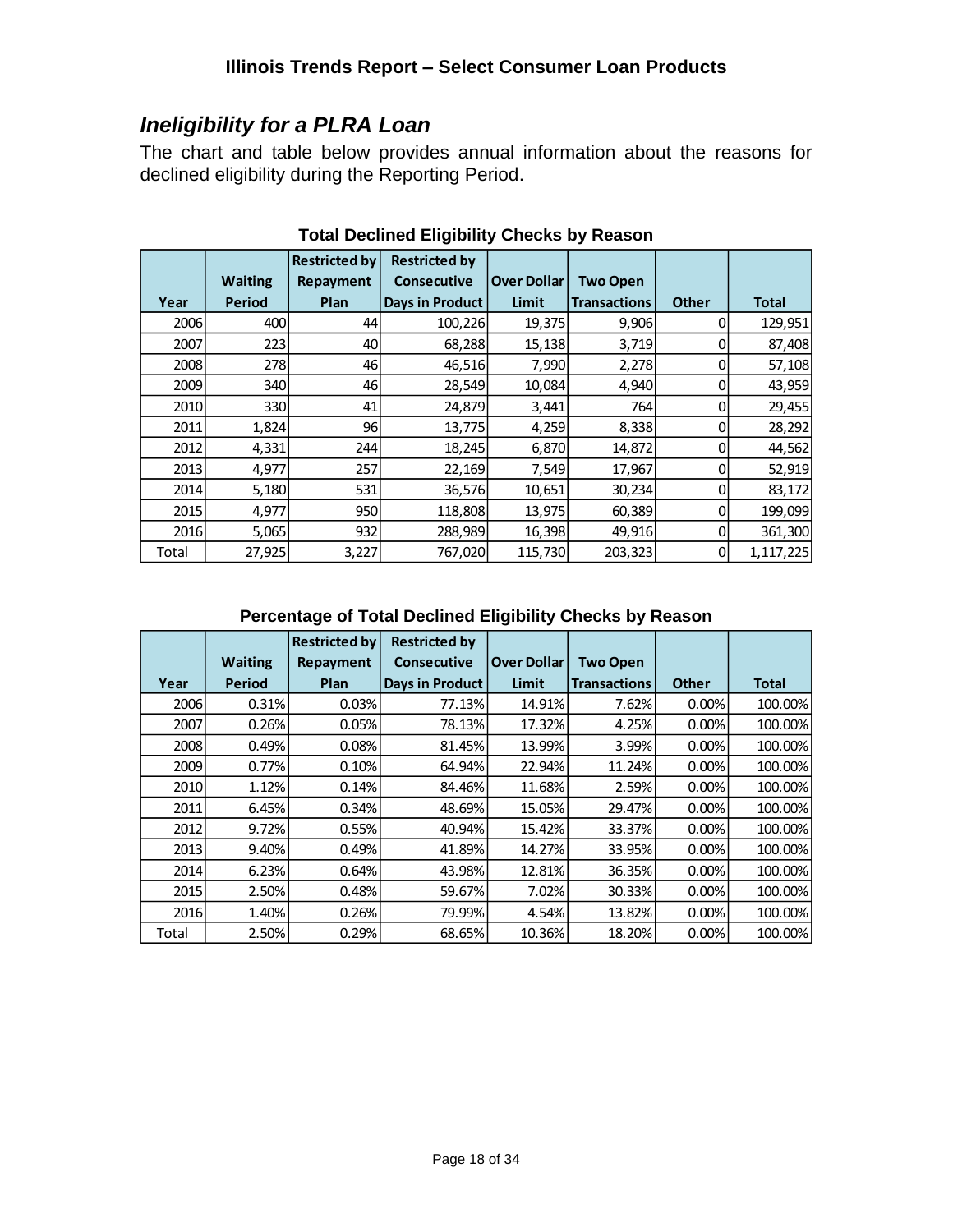#### <span id="page-18-0"></span>*Declined Eligibility due to Waiting Period Restrictions*

27,925 requests for a PLRA Loan were declined during the Reporting Period because of waiting period restrictions. These 27,925 declined eligibility requests represent approximately 2.5% of the 1,117,225 declined eligibility requests for the same period.

A Waiting Period is the period of time prescribed by the Payday Loan Act that a consumer is prohibited from receiving an additional Payday or Installment Payday Loan upon payment of the initial Payday or Installment Payday Loan. This time may vary from 2 to 14 days based on the type of loan and repayment, maturity or repayment plan issues.

#### <span id="page-18-1"></span>*Declined Eligibility due to Over Dollar Limit*

115,730 requests for a PLRA Loan were declined during the Reporting Period due to exceeding allowable outstanding dollar limits. These 115,730 declined eligibility requests represent approximately 10.4% of the 1,117,225 declined eligibility requests for the same period.

Over Dollar Limit indicates that the consumer has reached the maximum allowable monthly debt service for a payday loan(s). The maximum monthly debt service is the lesser of \$1,000 per month or 25% of Gross Income for Payday Loans and 22.5% of Gross Income for Installment Payday Loans. If the consumer has an existing Installment Payday Loan and is seeking an additional Payday Loan the maximum allowable monthly Debt Service is limited to the lesser of \$1,000 or 22.5% of Gross Monthly Income.

# <span id="page-18-2"></span>*Declined Eligibility due to Two Open Transactions*

203,323 requests for a PLRA Loan were declined during the Reporting Period due to limits on the number of outstanding transactions. These 203,323 declined eligibility requests represent approximately 18.2% of the 1,117,225 declined eligibility requests for the same period.

A consumer is limited to having no more than two open Payday Loans (Payday, Installment Payday or a combination thereof) at any one time.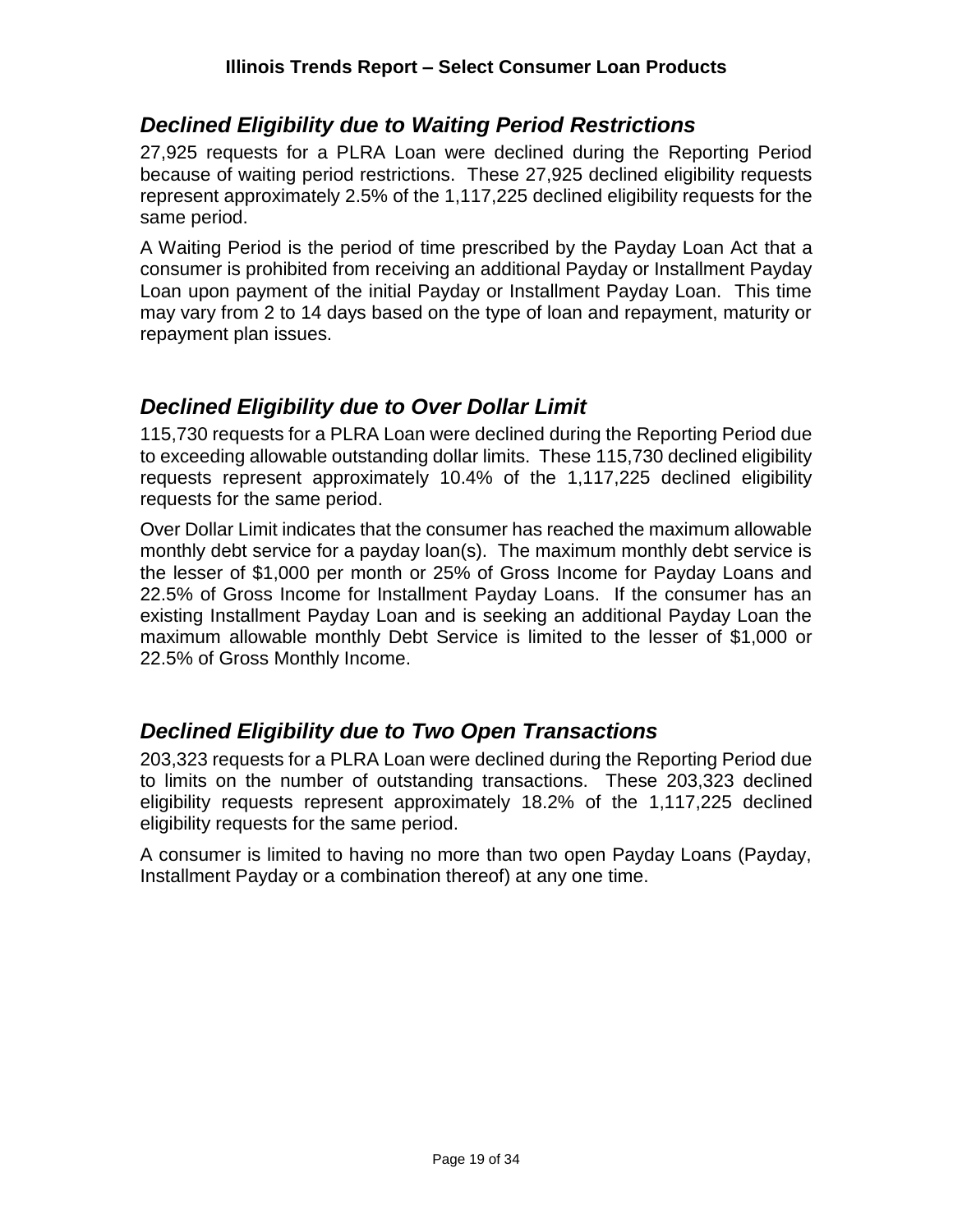#### <span id="page-19-0"></span>*Restricted by Repayment Plan*

3,227 requests for a PLRA Loan were declined during the Reporting Period because of repayment plan restrictions. These 3,227 declined eligibility requests represent approximately 0.3% of the 1,117,225 declined eligibility requests for the same period.

A lender may not make a payday loan to a consumer who has a payday loan outstanding under a repayment plan and for at least 14 days after the outstanding balance of the loan under the repayment plan and the outstanding balance of all other payday loans outstanding during the term of the repayment plan are paid in full.

#### <span id="page-19-1"></span>*Restricted by Consecutive Days in Product*

767,020 requests for a PLRA Loan were declined during the Reporting Period due to restrictions on consecutive days in the same product. These 767,020 declined eligibility requests represent approximately 68.7% of the 1,117,225 declined eligibility requests for the same period.

No payday loan may be made to a consumer if the loan would result in the consumer being indebted to one or more payday lenders for a period in excess of 45 consecutive days. If a consumer has or has had loans outstanding for a period in excess of 45 consecutive days, no payday lender may offer or make a loan to the consumer for at least 7 calendar days after the date on which the outstanding balance of all payday loans made during the 45 consecutive day period is paid in full.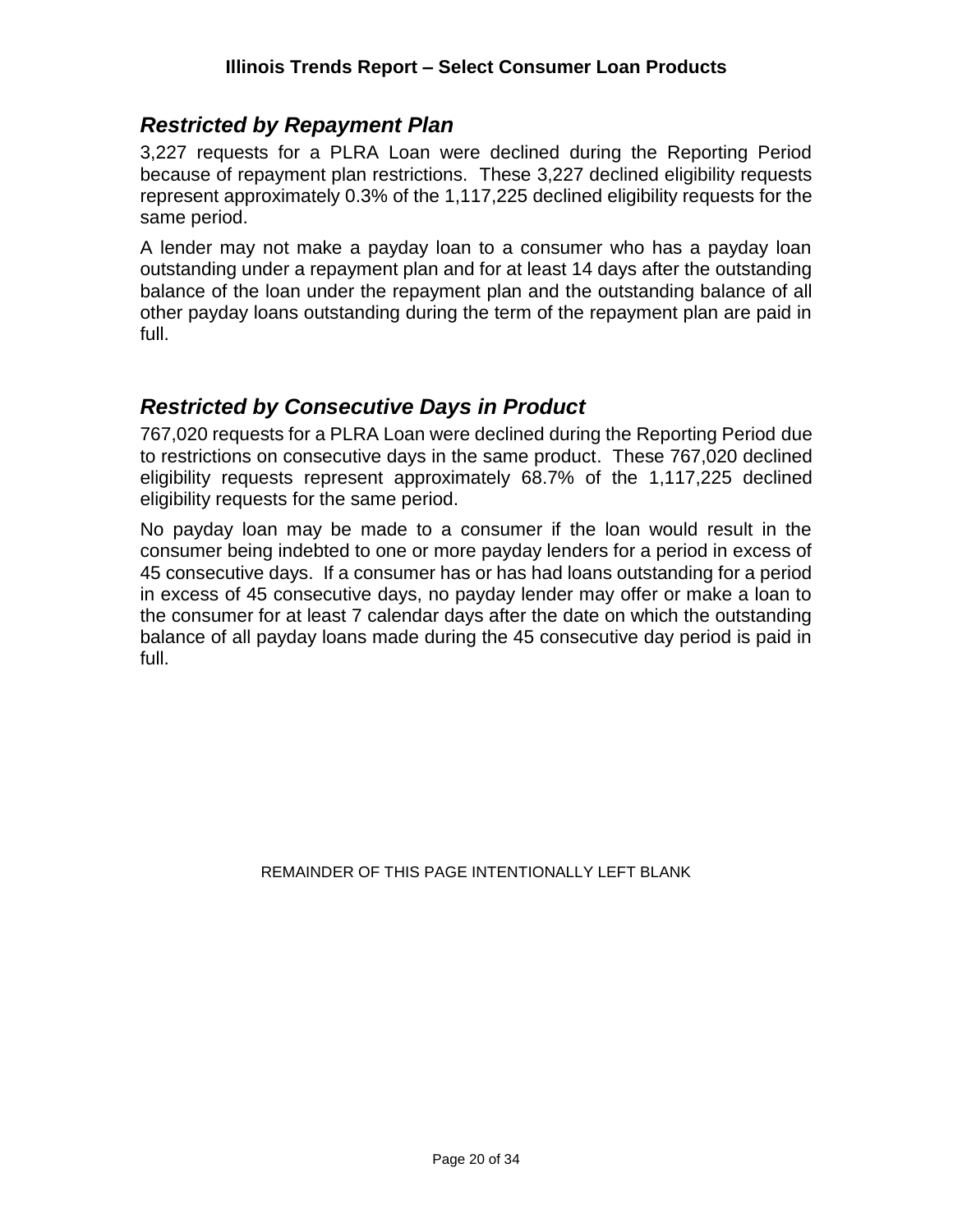# <span id="page-20-0"></span>*Repayment Plans*

The total number of PLRA Loan repayment plans registered during the Reporting Period was approximately 20,538, representing approximately 0.78% of the total PLRA Loan transactions conducted during the Reporting Period.



**Repayment Plan Volume per Year (Feb 2006 through Dec 2016)**

When a consumer has or has had one or more Payday Loans outstanding for 35 consecutive days, any Payday Loan outstanding on the 35<sup>th</sup> consecutive day shall be payable under the terms of a Repayment Plan as provided for in the Act. A consumer has until 28 days after the default date of the loan to request a Repayment Plan. Within 48 hours after the request for a Repayment Plan is made, the lender must prepare the Repayment Plan agreement and both parties must execute the agreement.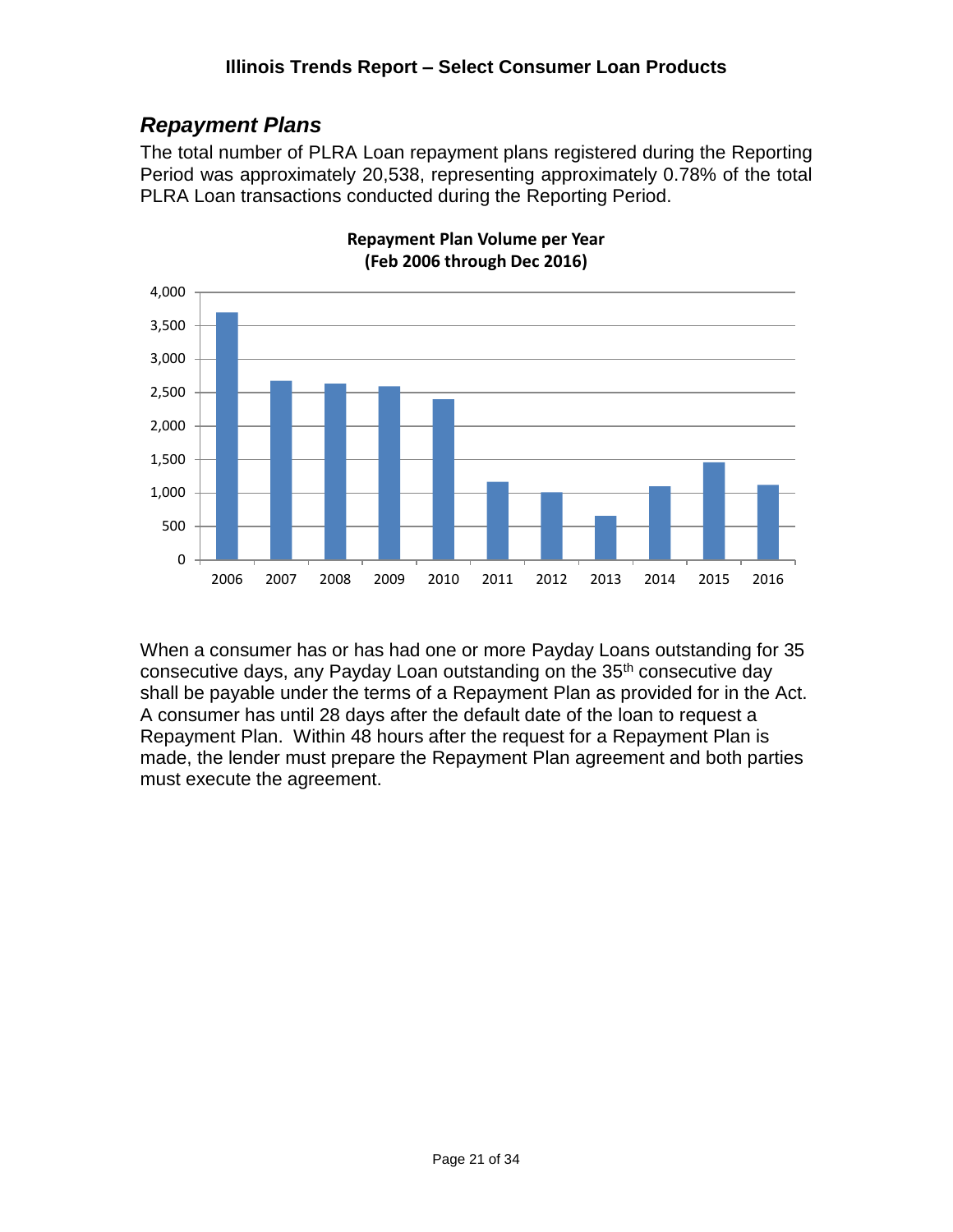### <span id="page-21-0"></span>**Installment Payday Loans**

#### <span id="page-21-1"></span>*Installment Payday Loan Consumers*

During the period from March 2011 through December 2016 ("Reporting Period"), 601,421 Installment Payday Loan consumers took out 2,319,683 Installment Payday Loans, or an average of 3.9 loans per consumer.<sup>13</sup>

The number of Installment Payday Loan consumers (unique borrowers) in the Reporting Period is as follows:



**Unique IPL Consumers per Year (Mar 2011 through Dec 2016)**

The average monthly gross income of Illinois Installment Payday Loan consumers during the Reporting Period was \$2,768.73, or approximately \$33,225 per year.

For the Reporting Period:

- Approximately 56% of Installment Payday Loan consumers earn \$30,000 or less per year.
- Approximately 17% of Installment Payday Loan consumers earn more than \$50,000 per year.
- Approximately 6%, of Installment Payday Loan consumers earn more than \$75,000 per year.

 $13$  Installment Payday Loans with agreement dates prior to July 25<sup>th</sup>, 2011 were historically uploaded.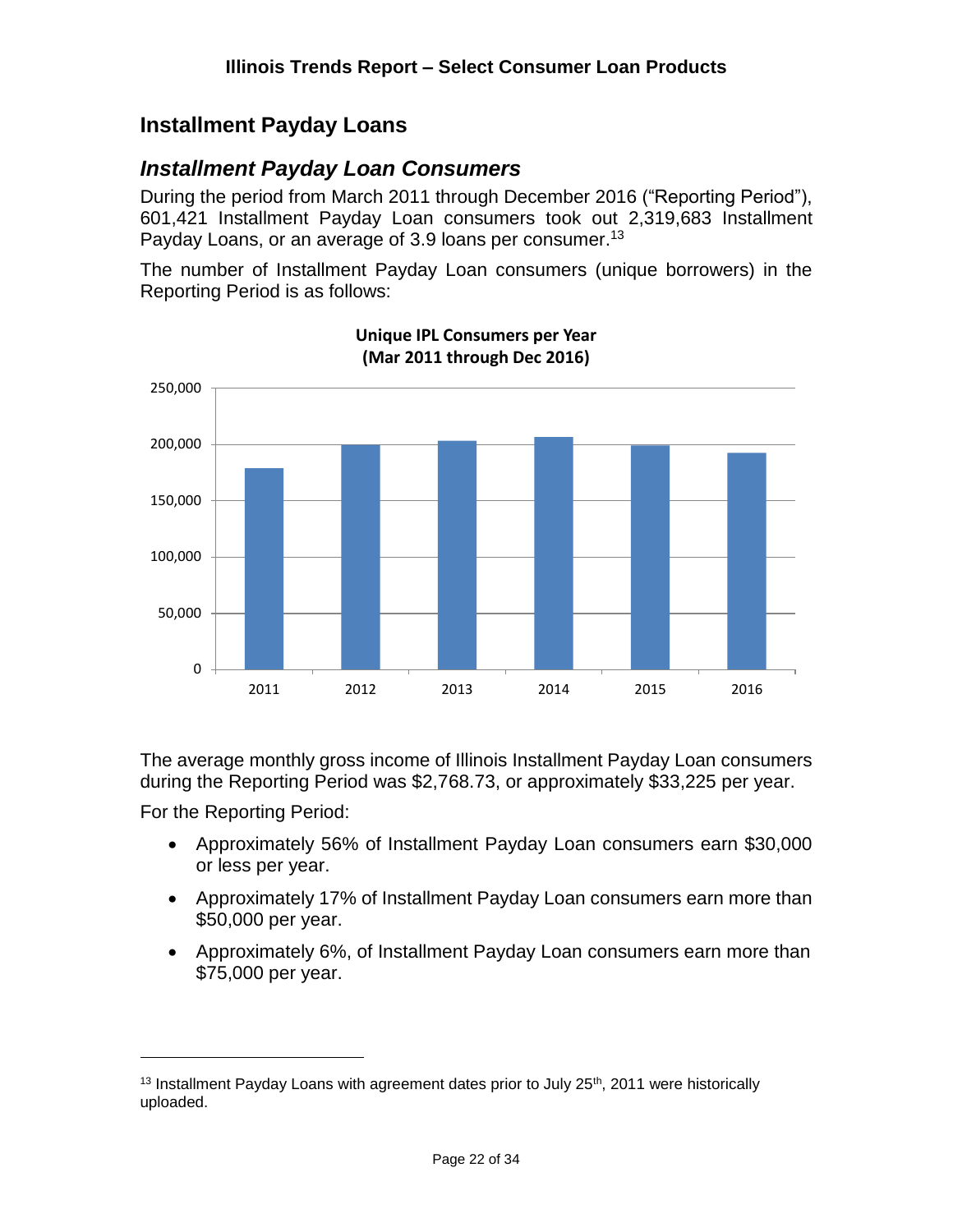#### <span id="page-22-0"></span>*Installment Payday Loan Transaction Volume*

Total Installment Payday Loan volume for the Reporting Period was 2,319,683 loans, with a total advance/principal amount of \$1.54 billion.<sup>14</sup>



**IPL Volume per Month**

Installment Payday Loan volume increased at an average annual rate of 0.2 percent during the Reporting Period. Annual volume information for each year of the Reporting Period is presented in the following table.

| $Year^{15}$ | <b>Transaction</b><br>Count <sup>16</sup> | Change vs.<br><b>Prior Year</b> |
|-------------|-------------------------------------------|---------------------------------|
| 2011        | 359,776                                   |                                 |
| 2012        | 408,565                                   | 13.6%                           |
| 2013        | 404,587                                   | $-1.0%$                         |
| 2014        | 405,060                                   | 0.1%                            |
| 2015        | 379,048                                   | $-6.4%$                         |
| 2016        | 362,647                                   | $-4.3%$                         |

<sup>&</sup>lt;sup>14</sup> Installment Payday Loans with agreement dates prior to July  $25<sup>th</sup>$ , 2011 were historically uploaded.

 $15$  Annual data does not include Installment Payday Loans opened before March 21st, 2011. Installment Payday Loans opened before July 25th, 2011 were historically uploaded.

<sup>&</sup>lt;sup>16</sup> Due to the dynamic nature of the database, data shown may differ from previous reports.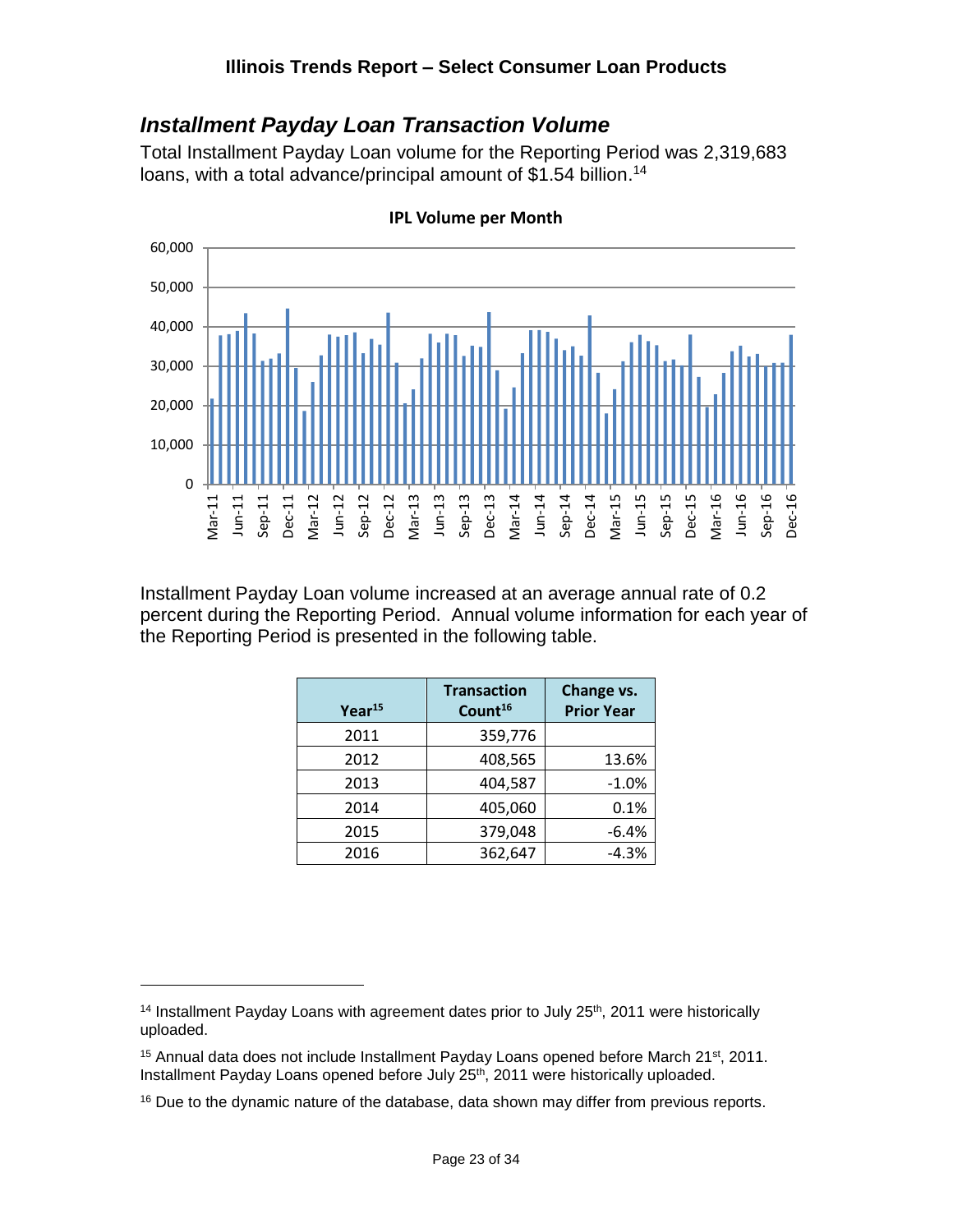#### <span id="page-23-0"></span>*IPL Average Term, Advance Amount, and Finance Charge*

The average term for Installment Payday Loans during the Reporting Period was 163.0 days.

As can be seen in the table below, most loans had a term between 161 and 180 days.

|      | % of Loans by Term Range |                 |                 |  |  |  |
|------|--------------------------|-----------------|-----------------|--|--|--|
| Year | 112 to 140 days          | 141 to 160 days | 161 to 180 days |  |  |  |
| 2011 | 10.9%                    | 13.5%           | 75.6%           |  |  |  |
| 2012 | 13.4%                    | 13.9%           | 72.8%           |  |  |  |
| 2013 | 12.1%                    | 14.3%           | 73.6%           |  |  |  |
| 2014 | 11.1%                    | 14.5%           | 74.3%           |  |  |  |
| 2015 | 10.4%                    | 14.7%           | 75.0%           |  |  |  |
| 2016 | 9.8%                     | 14.7%           | 75.5%           |  |  |  |

The average Installment Payday Loan during the Reporting Period was for an advance amount of approximately \$666.04 with total fees of \$676.83.

As noted above, most loan terms were between 161 and 180 days. However, if the same average Installment Payday Loan total fee were annualized, the annual percentage rate (APR) would be 227%.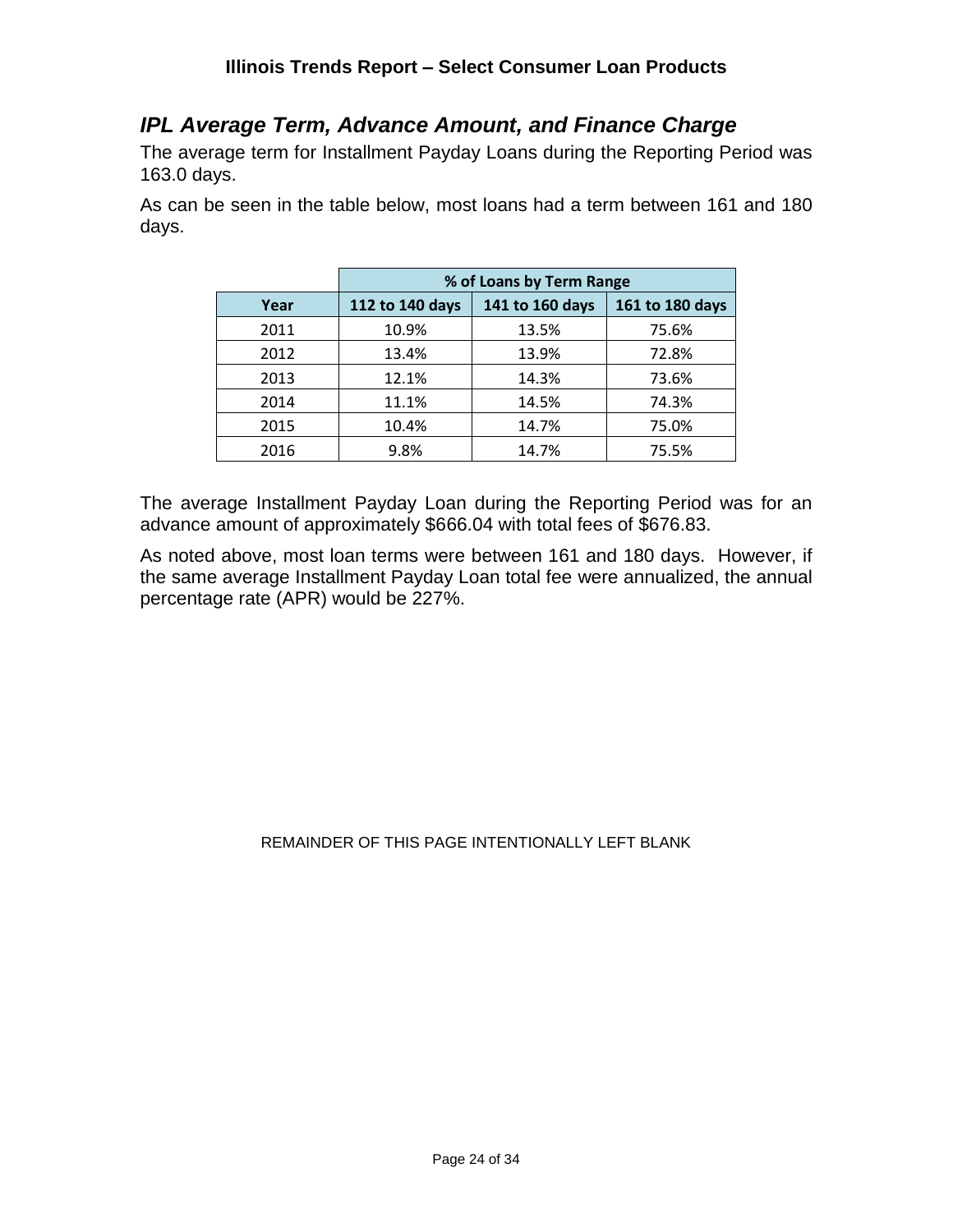### <span id="page-24-0"></span>*Declined Consumer Eligibility Checks*

Declined eligibility checks for Installment Payday Loans averaged approximately 53.0 percent of Installment Payday Loan transaction requests during the Reporting Period. 17



**Declined Eligibility Checks % of IPL Transaction Requests**

<sup>&</sup>lt;sup>17</sup> Assumes that declined consumer intended to open a loan. Installment Payday Loan Transaction Requests represents the number of opened transactions plus the number of declined eligibility checks. Data includes multiple declined eligibility checks for the same consumer.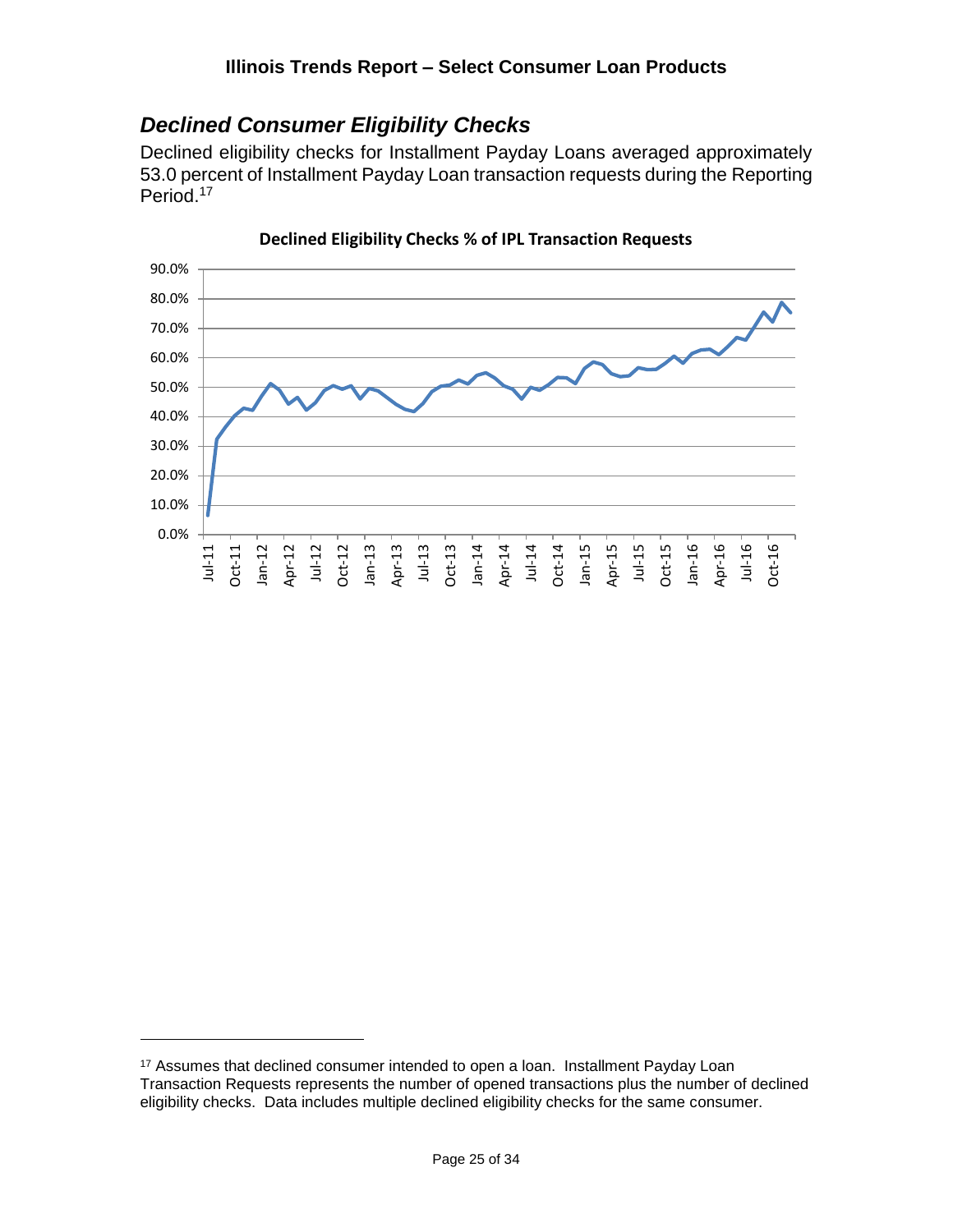#### <span id="page-25-0"></span>*Ineligibility for an Installment Payday Loan*

The chart and table below provides annual information about the reasons for declined eligibility during the Reporting Period.

|       | <b>Waiting</b> | <b>Restricted by</b><br>Repayment | <b>Restricted by</b><br><b>Consecutive</b> | <b>Over Dollar</b> | <b>Two Open</b>     |              |           |
|-------|----------------|-----------------------------------|--------------------------------------------|--------------------|---------------------|--------------|-----------|
| Year  | <b>Period</b>  | Plan                              | <b>Days in Product</b>                     | Limit              | <b>Transactions</b> | <b>Other</b> | Total     |
| 2011  | 7,775          | 625                               | 45,645                                     | 32,683             | 32,123              |              | 118,851   |
| 2012  | 20,323         | 2,042                             | 175,569                                    | 72,731             | 98,570              |              | 369,235   |
| 2013  | 21,379         | 1,709                             | 200,529                                    | 38,415             | 109,156             |              | 371,188   |
| 2014  | 20,814         | 2,544                             | 228,482                                    | 37,114             | 134,551             |              | 423,505   |
| 2015  | 16,950         | 2,087                             | 269,695                                    | 36,857             | 169,844             |              | 495,433   |
| 2016  | 17,359         | 4,062                             | 452,072                                    | 41,609             | 323,205             |              | 838,307   |
| Total | 104,600        | 13,069                            | 1,371,992                                  | 259,409            | 867,449             |              | 2,616,519 |

#### **Total Declined Eligibility Checks by Reason**

#### **Percentage of Total Declined Eligibility Checks by Reason**

|       |                | <b>Restricted by</b> | <b>Restricted by</b>   |                    |                     |              |              |
|-------|----------------|----------------------|------------------------|--------------------|---------------------|--------------|--------------|
|       | <b>Waiting</b> | Repayment            | <b>Consecutive</b>     | <b>Over Dollar</b> | <b>Two Open</b>     |              |              |
| Year  | Period         | Plan                 | <b>Days in Product</b> | <b>Limit</b>       | <b>Transactions</b> | <b>Other</b> | <b>Total</b> |
| 2011  | 6.54%          | 0.53%                | 38.41%                 | 27.50%             | 27.03%              | 0.00%        | 100.00%      |
| 2012  | 5.50%          | 0.55%                | 47.55%                 | 19.70%             | 26.70%              | 0.00%        | 100.00%      |
| 2013  | 5.76%          | 0.46%                | 54.02%                 | 10.35%             | 29.41%              | 0.00%        | 100.00%      |
| 2014  | 4.91%          | 0.60%                | 53.95%                 | 8.76%              | 31.77%              | 0.00%        | 100.00%      |
| 2015  | 3.42%          | 0.42%                | 54.44%                 | 7.44%              | 34.28%              | 0.00%        | 100.00%      |
| 2016  | 2.07%          | 0.48%                | 53.93%                 | 4.96%              | 38.55%              | 0.00%        | 100.00%      |
| Total | 4.00%          | 0.50%                | 52.44%                 | 9.91%              | 33.15%              | 0.00%        | 100.00%      |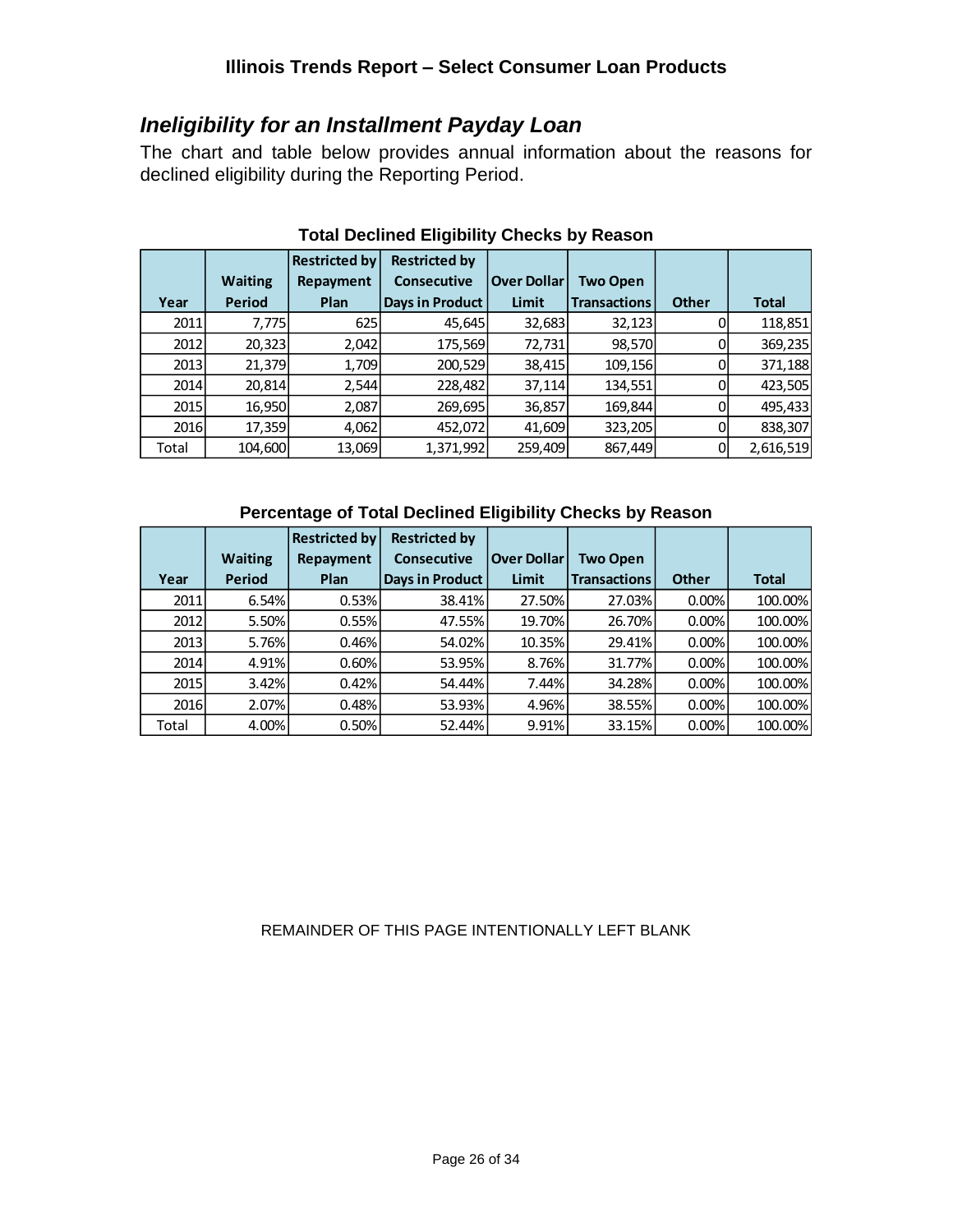#### <span id="page-26-0"></span>*Declined Eligibility due to Waiting Period Restrictions*

104,600 requests for an Installment Payday Loan were declined during the Reporting Period because of waiting period restrictions. These 104,600 declined eligibility requests represent approximately 4.0% of the 2,616,519 declined eligibility requests for the same period.

A Waiting Period is the period of time prescribed by the Payday Loan Act that a consumer is prohibited from receiving an additional Payday or Installment Payday Loan upon payment of the initial Payday or Installment Payday Loan. This time may vary from 2 to 14 days based on the type of loan and repayment, maturity or repayment plan issues.

#### <span id="page-26-1"></span>*Declined Eligibility due to Over Dollar Limit*

259,409 requests for an Installment Payday Loan were declined during the Reporting Period due to exceeding allowable outstanding dollar limits. These 259,409 declined eligibility requests represent approximately 9.9% of the 2,616,519 declined eligibility requests for the same period.

Over Dollar Limit indicates that the consumer has reached the maximum allowable monthly debt service for a payday loan(s). The maximum monthly debt service is the lesser of \$1,000 per month or 25% of Gross Income for Payday Loans and 22.5% of Gross Income for Installment Payday Loans. If the consumer has an existing Installment Payday Loan and is seeking an additional Payday Loan the maximum allowable monthly Debt Service is limited to the lesser of \$1,000 or 22.5% of Gross Monthly Income.

# <span id="page-26-2"></span>*Declined Eligibility due to Two Open Transactions*

867,449 requests for an Installment Payday Loan were declined during the Reporting Period due to limits on the number of outstanding transactions. These 867,449 declined eligibility requests represent approximately 33.2% of the 2,616,519 declined eligibility requests for the same period.

A consumer is limited to having no more than two open Payday Loans (Payday, Installment Payday or a combination thereof) at any one time.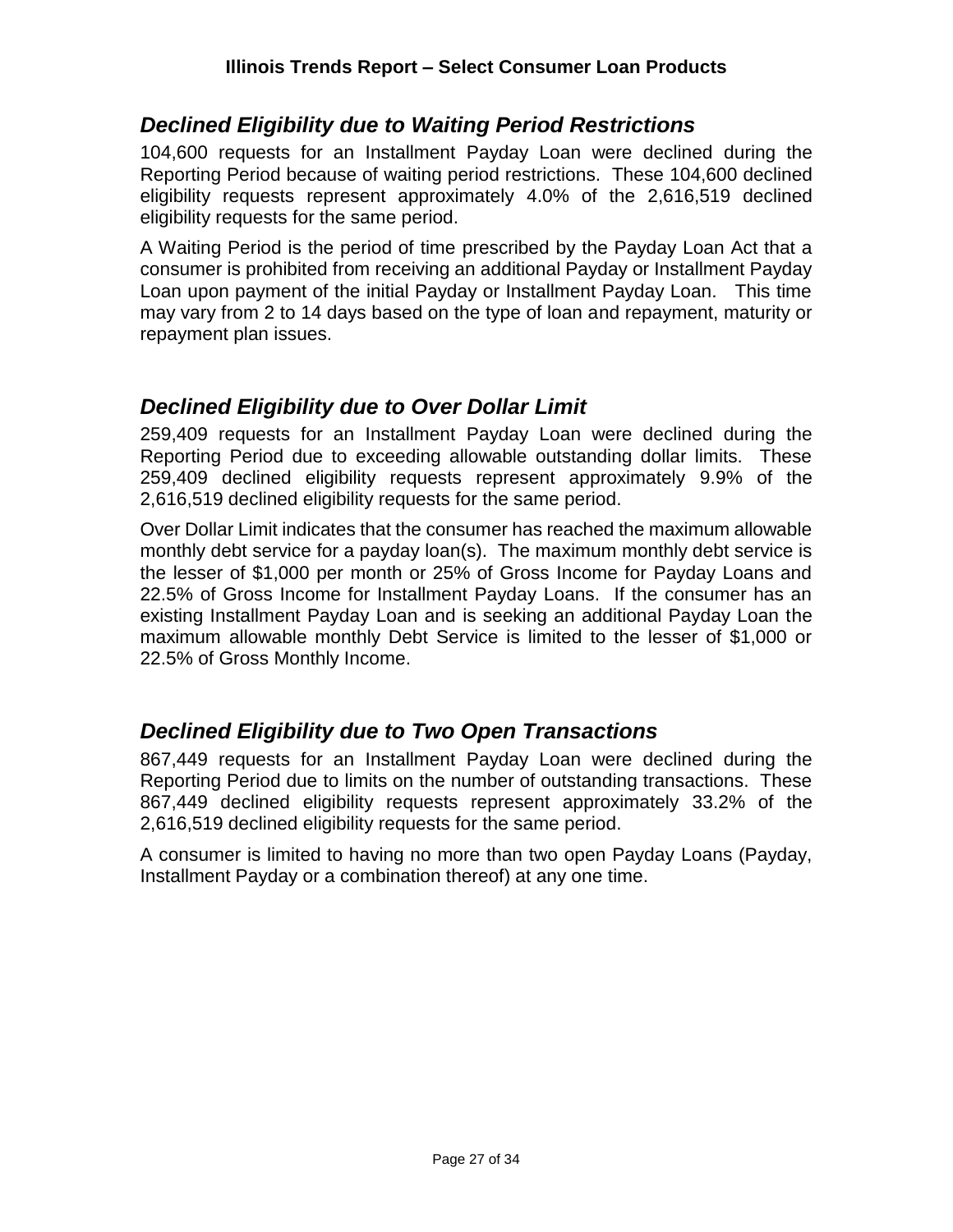#### <span id="page-27-0"></span>*Restricted by Repayment Plan*

13,069 requests for an Installment Payday Loan were declined during the Reporting Period because of repayment plan restrictions. These 13,069 declined eligibility requests represent approximately 0.50% of the 2,616,519 declined eligibility requests for the same period.

A lender may not make a payday loan to a consumer who has a payday loan outstanding under a repayment plan and for at least 14 days after the outstanding balance of the loan under the repayment plan and the outstanding balance of all other payday loans outstanding during the term of the repayment plan are paid in full.

#### <span id="page-27-1"></span>*Restricted by Consecutive Days in Product*

1,371,992 requests for an Installment Payday Loan were declined during the Reporting Period due to restrictions on consecutive days in the same product. These 1,371,992 declined eligibility requests represent approximately 52.44% of the 2,616,519 declined eligibility requests for the same period.

No Installment Payday Loan may be made to a consumer if the loan would result in the consumer being indebted to one or more payday lenders for a period in excess of 180 consecutive days.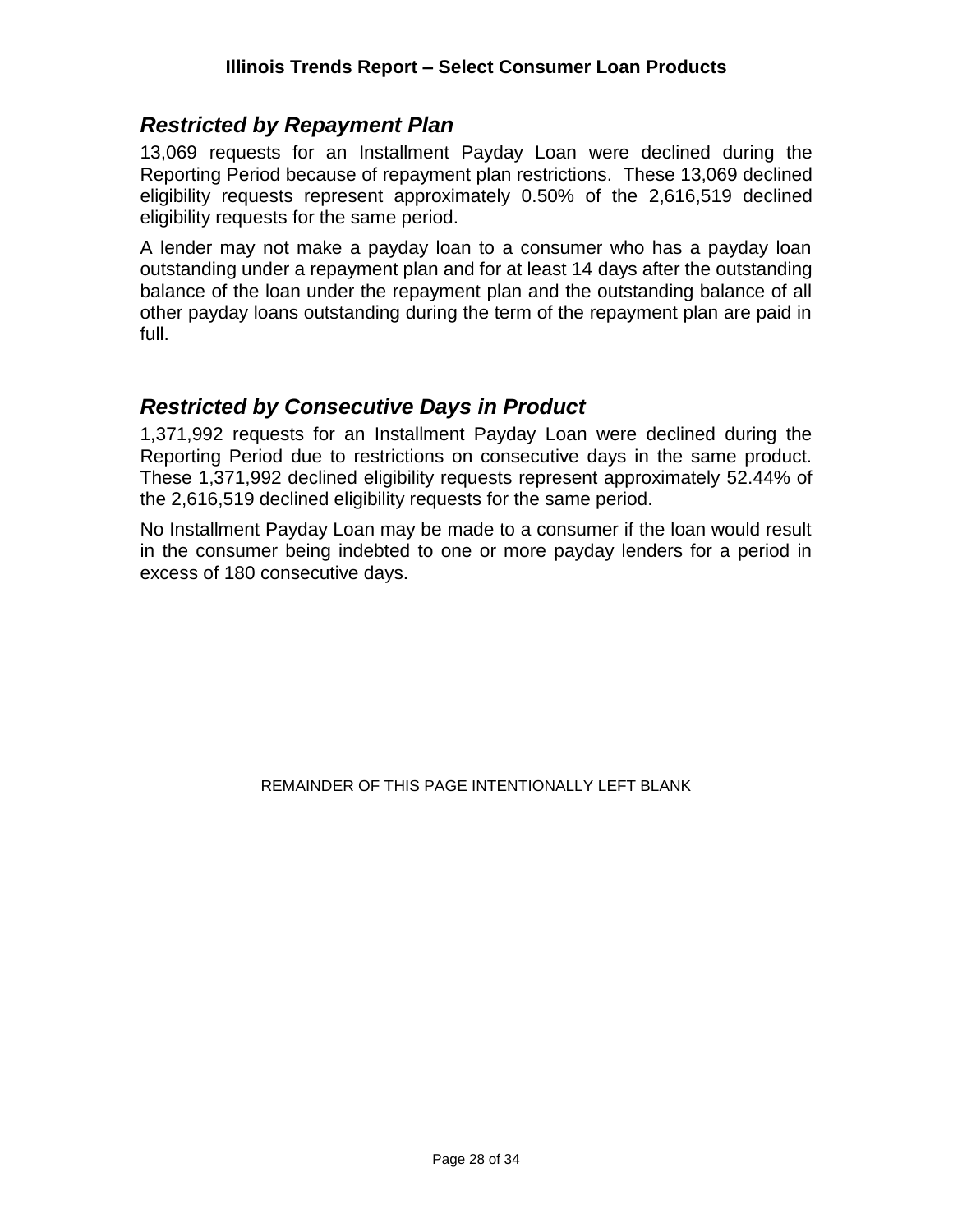### <span id="page-28-0"></span>**Title Loans**

#### <span id="page-28-1"></span>*Title Loan Consumers*

During the period from April 2009 through December 2016 ("Reporting Period"), 381,590 Title Loan consumers took out 683,102 Title Loans, or an average of 1.8 loans per consumer.<sup>18</sup>

The number of Title Loan consumers (unique borrowers) in the Reporting Period is as follows:



**Unique Title Loan Consumers per Year (Apr 2009 through Dec 2016)**

The average monthly gross income of Illinois Title Loan consumers during the Reporting Period was \$2,160.10, or approximately \$25,921 per year.

For the Reporting Period:

- Approximately 73% of Title Loan consumers earn \$30,000 or less per year.
- Approximately 10% of Title Loan consumers earn more than \$50,000 per year.
- Approximately 3%, of Title Loan consumers earn more than \$75,000 per year.

 $18$  Title Loans with agreement dates prior to October  $1<sup>st</sup>$ , 2009 were historically uploaded.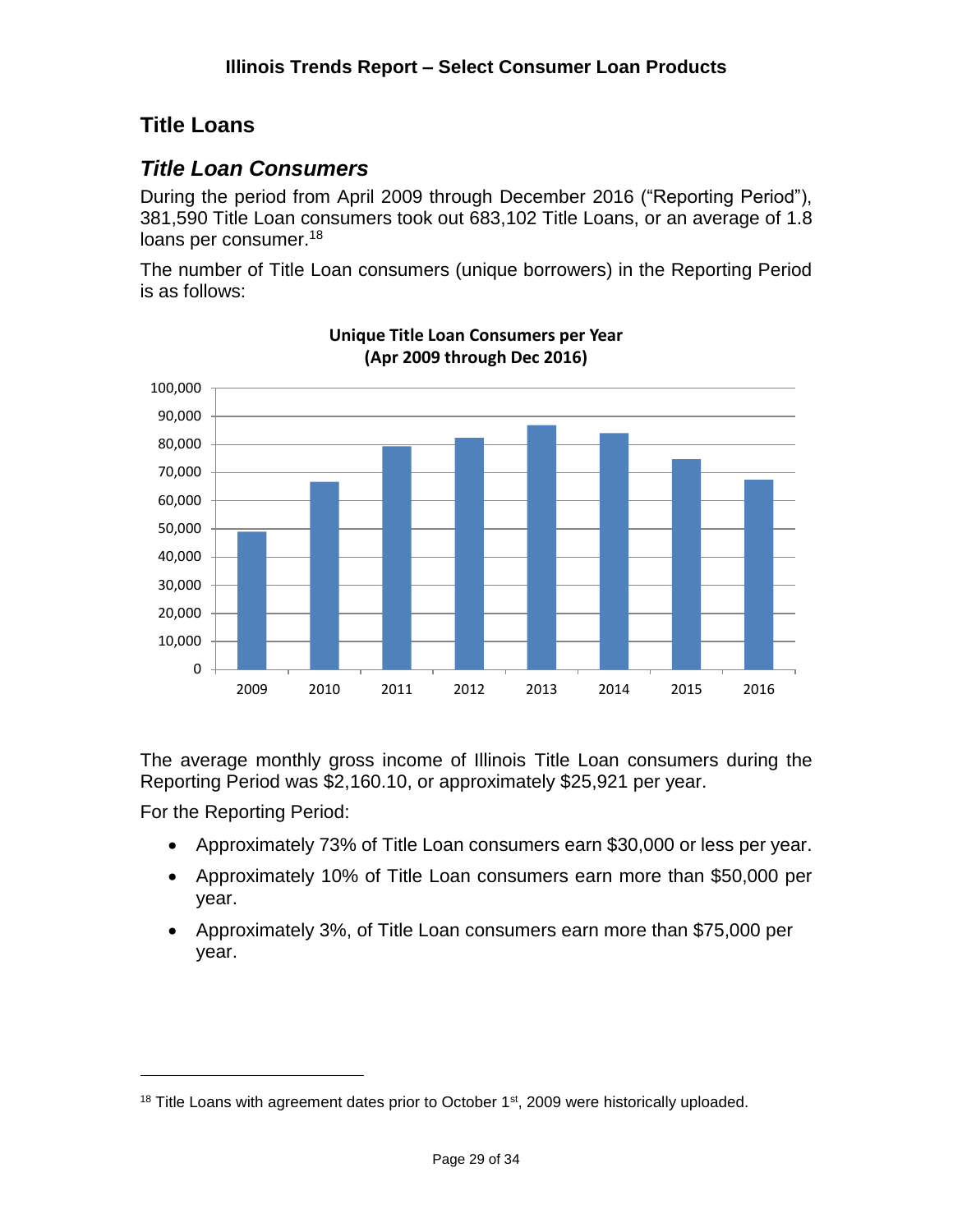#### <span id="page-29-0"></span>*Title Loan Transaction Volume*

Total Title Loan volume for the Reporting Period was 683,102 loans, with a total advance/principal amount of \$699 million. 19



**Title Loan Volume per Month**

Title Loan transaction volume increased at an average annual rate of 5.4 percent during the Reporting Period. Annual volume information for each year of the Reporting Period is presented in the following table.

| Year <sup>20</sup> | <b>Transaction</b><br>Count <sup>21</sup> | Change vs.<br><b>Prior Year</b> |
|--------------------|-------------------------------------------|---------------------------------|
| 2009               | 54,836                                    |                                 |
| 2010               | 81,894                                    | 49.3%                           |
| 2011               | 93,675                                    | 14.4%                           |
| 2012               | 96,941                                    | 3.5%                            |
| 2013               | 100,387                                   | 3.6%                            |
| 2014               | 96,058                                    | $-4.3%$                         |
| 2015               | 83,893                                    | $-12.7%$                        |
| 2016               | 75,418                                    | $-10.1%$                        |

 $19$  Title Loans with agreement dates prior to October  $1<sup>st</sup>$ , 2009 were historically uploaded.

<sup>&</sup>lt;sup>20</sup> Annual data does not include Title Loans opened before April 1<sup>st</sup>, 2009. Title Loans opened before October 1st, 2009 were historically uploaded.

<sup>&</sup>lt;sup>21</sup> Due to the dynamic nature of the database, data shown may differ from previous reports.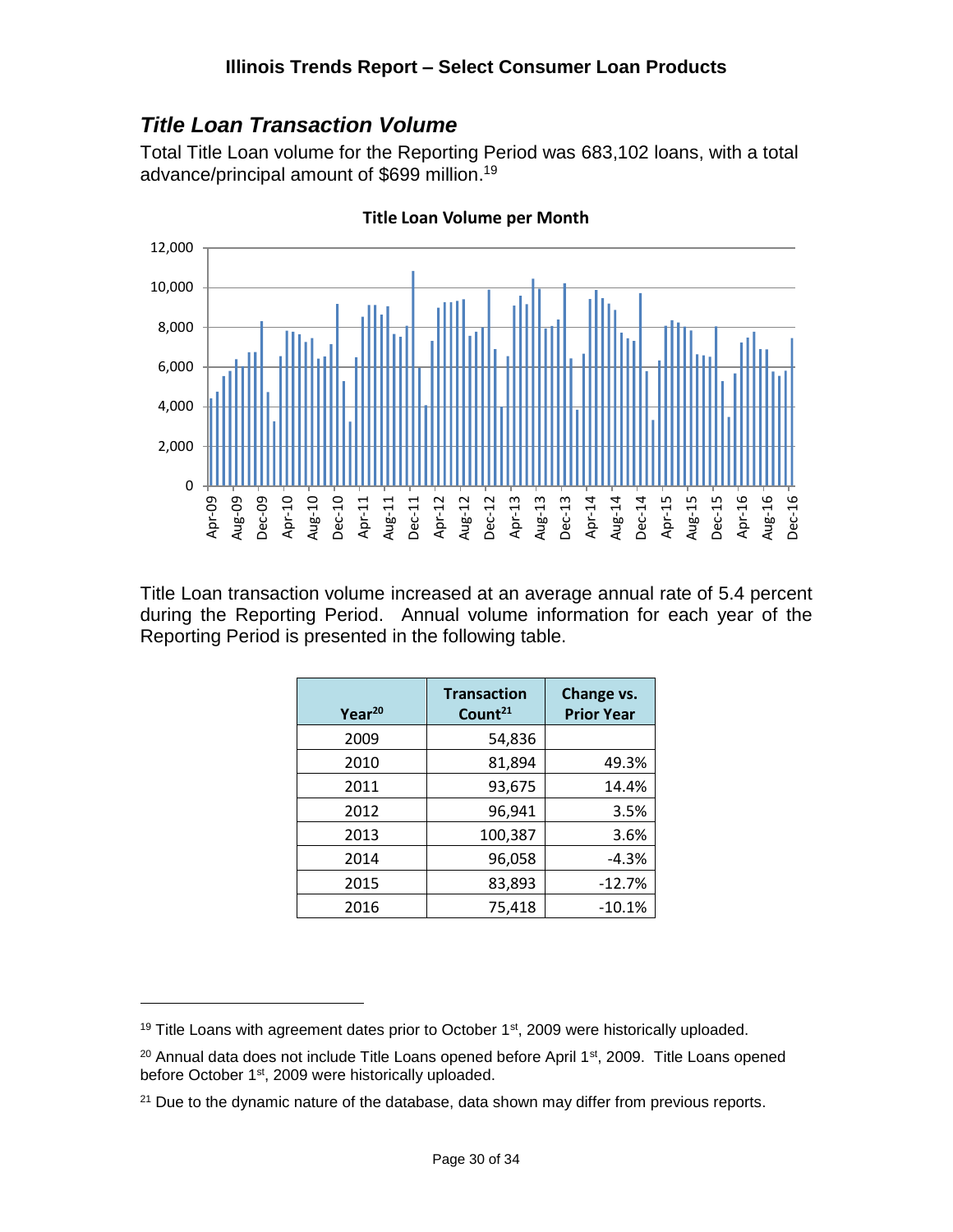# <span id="page-30-0"></span>*Title Loan Average Term, Advance Amount, and Finance Charge*

The average term for Title Loans during the Reporting Period was 504.5 days.

|      | % of Loans by Term Range |                 |              |  |  |
|------|--------------------------|-----------------|--------------|--|--|
| Year | 1 to 360 days            | 361 to 720 days | $721 + days$ |  |  |
| 2009 | 33.6%                    | 58.3%           | 8.1%         |  |  |
| 2010 | 40.6%                    | 49.8%           | 9.7%         |  |  |
| 2011 | 22.2%                    | 50.0%           | 27.8%        |  |  |
| 2012 | 18.2%                    | 41.2%           | 40.6%        |  |  |
| 2013 | 10.6%                    | 30.5%           | 58.9%        |  |  |
| 2014 | 6.5%                     | 29.8%           | 63.7%        |  |  |
| 2015 | 6.8%                     | 27.0%           | 66.2%        |  |  |
| 2016 | 5.9%                     | 23.7%           | 70.5%        |  |  |

The average Title Loan during the Reporting Period was for an advance amount of approximately \$1,022.79 with total fees of \$2,659.13.

The average Title Loan total fee is calculated as an annual percentage rate (APR) of 188%.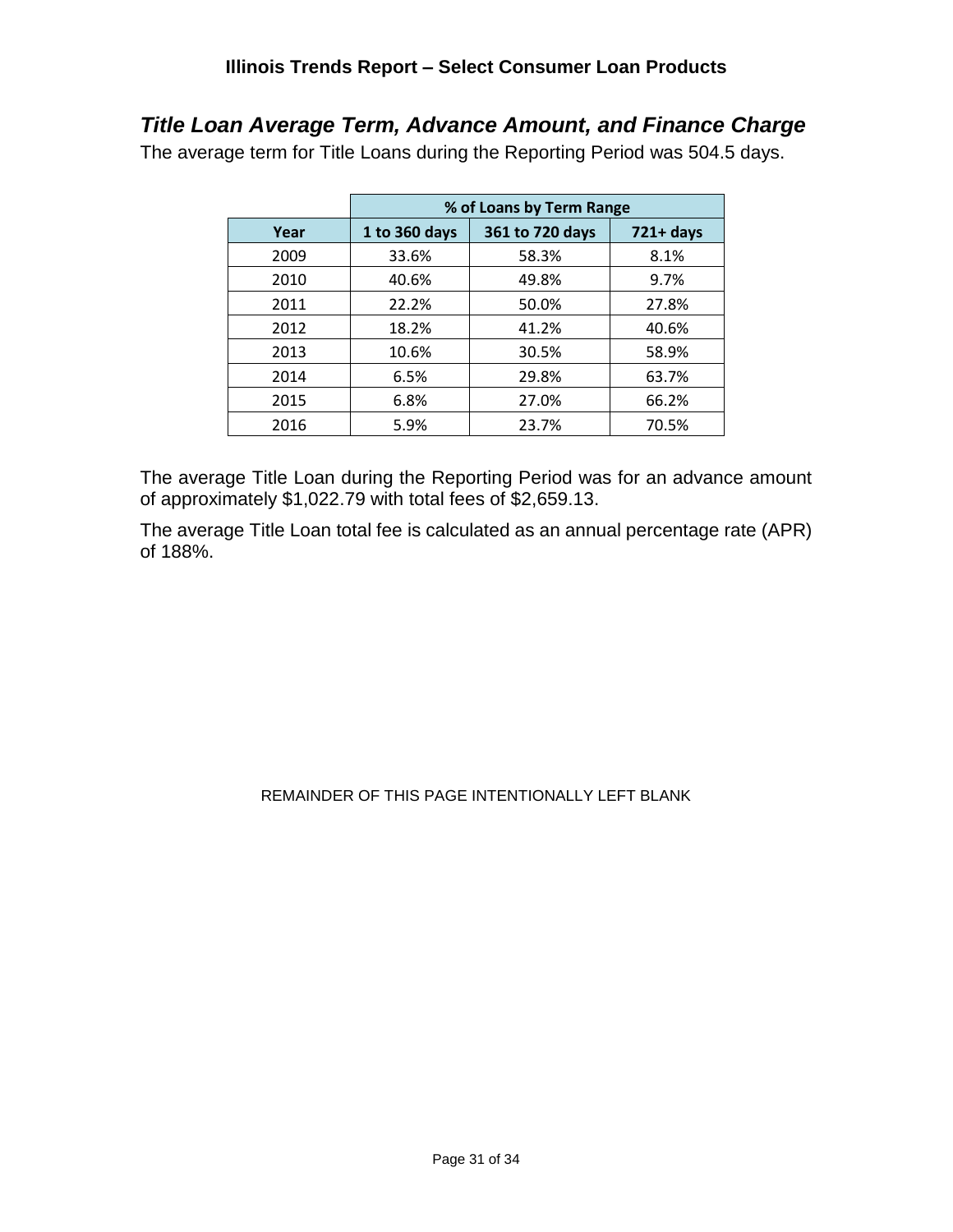#### <span id="page-31-0"></span>*Small Consumer* **Loans**

#### <span id="page-31-1"></span>*Small Consumer Loan Consumers*

During the period from March 2011 through December 2016 ("Reporting Period"), 446,949 Small Consumer Loan consumers took out 2,563,147 Small Consumer Loans, or an average of 5.7 loans per consumer.

The number of Small Consumer Loan consumers (unique borrowers) in the Reporting Period is as follows:



**Unique SCL Consumers per Year (Mar 2011 through Dec 2016)**

The average monthly gross income of Illinois Small Consumer Loan consumers during the Reporting Period was \$2,577.44, or approximately \$30,929 per year.

For the Reporting Period:

- Approximately 63% of Small Consumer Loan consumers earn \$30,000 or less per year.
- Approximately 14% of Small Consumer Loan consumers earn more than \$50,000 per year.
- Approximately 5%, of Small Consumer Loan consumers earn more than \$75,000 per year.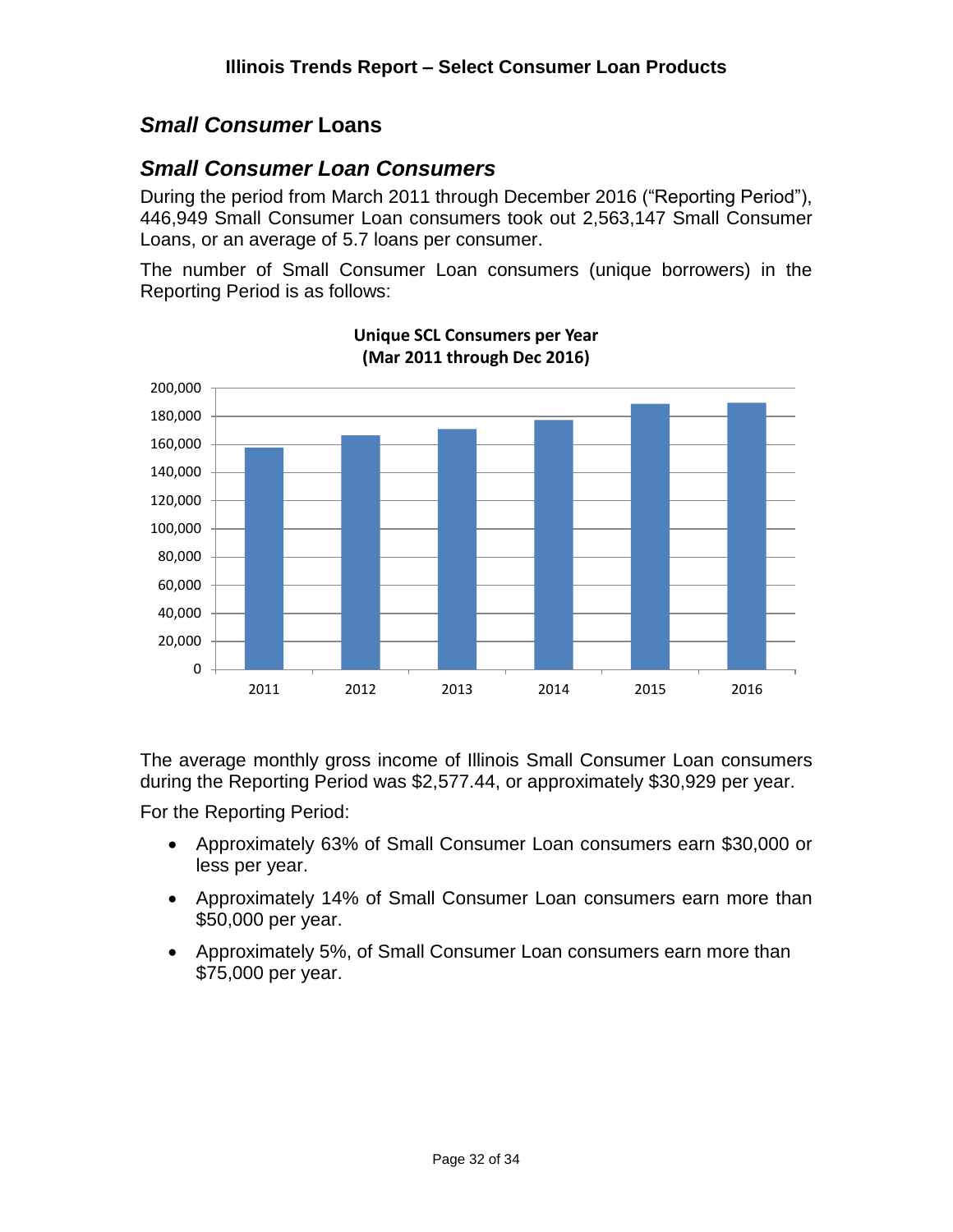#### <span id="page-32-0"></span>*Small Consumer Loan Transaction Volume*

Total Small Consumer Loan volume for the Reporting Period was 2,563,147 loans, with a total advance/principal amount of \$2.23 billion.



**SCL Volume per Month**

Small Consumer Loan volume increased at an average annual rate of 2.1 percent during the Reporting Period. Annual volume information for each year of the Reporting Period is presented in the following table.

| Year <sup>22</sup> | <b>Transaction</b><br>Count <sup>23</sup> | Change vs.<br><b>Prior Year</b> |  |
|--------------------|-------------------------------------------|---------------------------------|--|
| 2011               | 384,196                                   |                                 |  |
| 2012               | 447,099                                   | 16.4%                           |  |
| 2013               | 454,679                                   | 1.7%                            |  |
| 2014               | 424,500                                   | $-6.6%$                         |  |
| 2015               | 428,475                                   | 0.9%                            |  |
| 2016               | 424,198                                   | $-1.0%$                         |  |

 $22$  Annual data does not include Small Consumer Loans opened before March 21st, 2011.

<sup>&</sup>lt;sup>23</sup> Due to the dynamic nature of the database, data shown may differ from previous reports.